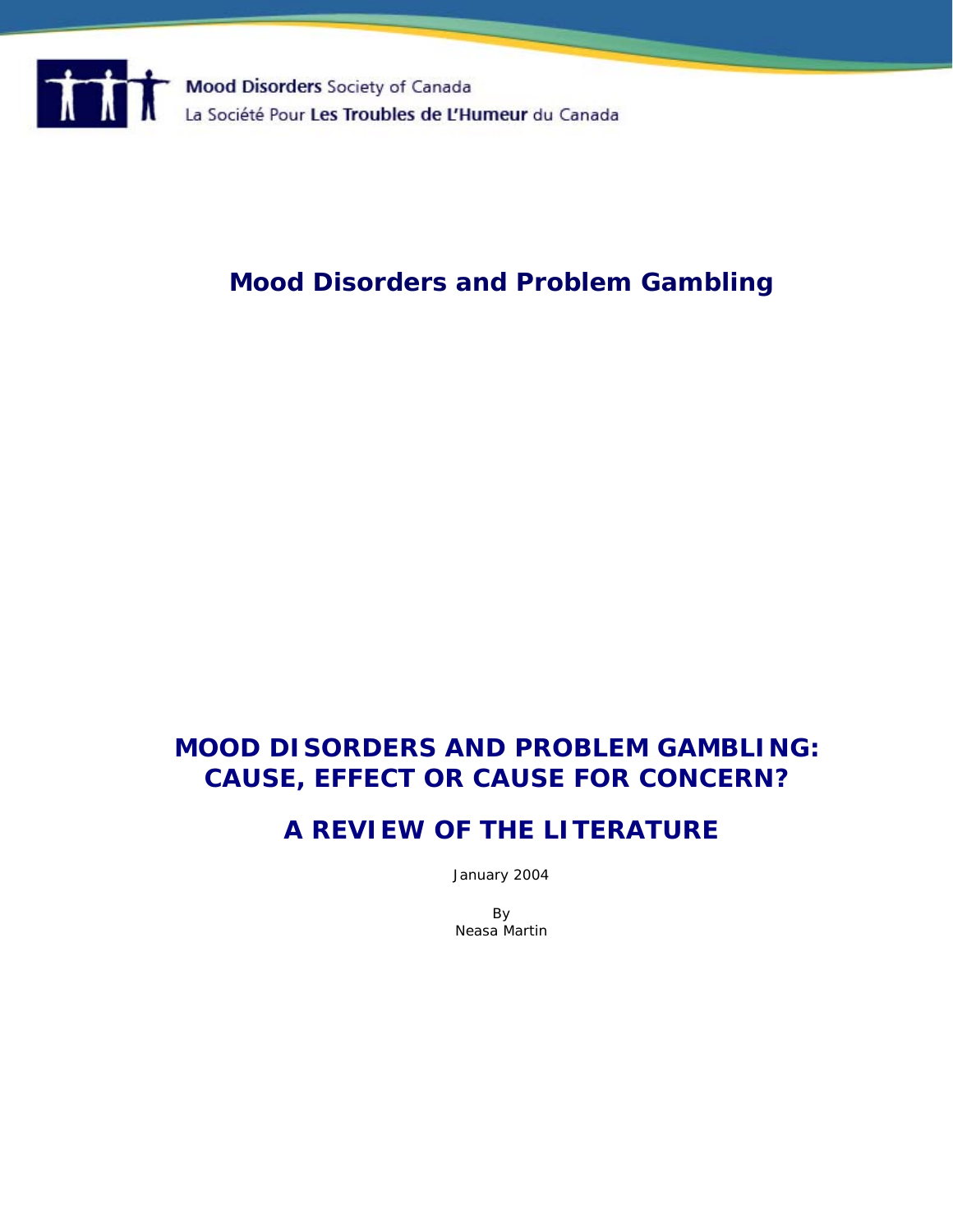## **Preface**

#### **Background**

The Mood Disorders Society of Canada is a national, registered, not for profit, consumer driven, volunteer health charity committed to ensuring that people affected by mood disorders enjoy the fullest, most productive lives possible, within a healthy, stigma-free environment.

Within a context of rapid government-led gambling expansion, the Mood Disorders Society of Canada sought sponsorship from the Problem Gambling Research Council of Ontario to undertake a review of the literature on mood disorders and problem gambling.

#### **Intended Audience**

This review has been undertaken to provide mood disorders researchers and clinicians with an orientation to the current research linking problem gambling and mood disorders.

#### **Objective**

By undertaking a critical review of the literature, we also hope to stimulate interest in further research by mood disorders and problem gambling specialists to better understand whether people with a mood disorders are at higher risk for gambling problems. If through targeted research it is discovered that they are at greater risk or suffer consequences that are more severe, then people with mood disorders represent a uniquely vulnerable 'at-risk' population requiring greater attention to prevent, assess, and treat for gambling problems.

#### **Methods**

Relevant literature was identified using Medline, Science@Direct, PubMed search supplemented by a review of bibliographies of over 80 publications listed in the attached bibliography. Relevant journals in addictions and psychiatry were searched and an online review of web-based university libraries and problem gambling resources was conducted.

#### **Results**

Based on the current literature there appears to be a greater prevalence of mood disorders including dysthymia, major depressive disorders, cyclothymia and bipolar disorders amongst pathological gamblers. Higher levels of substance abuse and suicidality amongst problem gamblers with comorbid affective disorders are also frequently noted and result in greater morbidity and significantly poorer treatment outcomes.

For many problem gamblers it appears that mood disorders predate the onset of pathological gambling and may play a causative role as gamblers seek relief from dysphoric moods. However, gambling does not appear to relieve depressed or dysphoric mood but in fact may worsen depression as the negative impact of gambling is felt and so to further gambling.

#### **Conclusions**

In reviewing the literature, it appears that there is a constant and direct relationship between the severity of the subject's gambling addiction and measures of negative affect. To date most research into the link between mood disorders and pathological gambling has been undertaken with treatment seeking pathological gamblers. Based on this work, the evidence supporting a link between affective disturbance and pathological gambling appears irrefutable and has led to a more systematic clinical evaluation in pathological gambling assessment and treatment settings.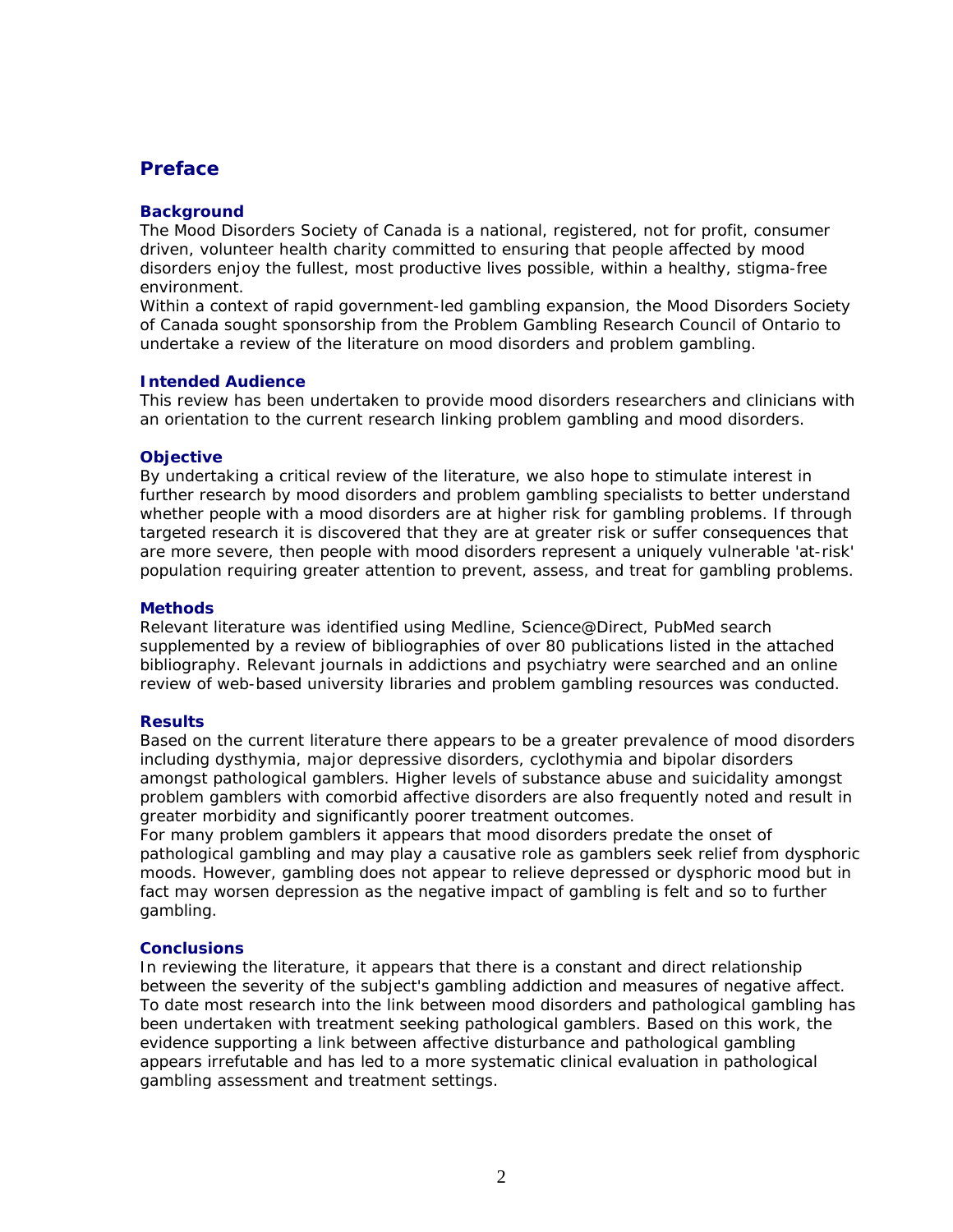It is important to note that while researchers attempt to carefully delineating diagnostic categories, within the lives of people experiencing mental health and addictions problems the divisions are not always so clear. It is not uncommon to find evidence of positive family histories of psychopathology, trauma and loss, the presence of depressive and anxiety symptoms and lives complicated by substance abuse and problem gambling. People with psychiatric illness do not often stay neatly confined to one diagnosis group and determining cause from effect is often complicated. In this context, it will be important to take a holistic approach to understanding the pathways to gambling problems. Emerging problem gambling research also suggested that important factors such risk behaviours, cognitive practices, proximity to gambling venues, marketing, games of choice and societal acceptance of gambling might also play a role in the pathways to problems and need to be considered.

Overall, the relationship between problem gambling and mood disorders appears complicated and multifaceted. Many problem gamblers appear to have mild to moderate mood disorders before they begin to gamble. Some problem gamblers use gambling as a way to avoid painful events or as a distraction from challenging life circumstance. For others it is possible that gambling is a way to overcome a sense of affective anaesthesia, or to alleviate depression and anxiety. Some problem gamblers may go on to develop a more severe depressive and anxiety disorders as consequences of the negative impact of their gambling.

Surprisingly there does not appear to be a corresponding evaluation of whether people with mood disorders have a higher rate of pathological gambling. Little attention has been paid to problem gambling within mood disorders literature and research done to date, although suggestive, is not strongly conclusive. What needs to be better understood is to what extent a mood disorder presents a unique risk factor for pathological gambling rather than represent the negative sequelae of gambling problems.

The high prevalence of comorbidity of substance abuse and psychiatric illness is now widely understood, accepted, and actively screened for in the psychiatric assessment process. However, the lack of attention paid to the assessment and treatment of pathological gambling within the psychiatric population in general, and mood disorder patients in specific, may result in this disorder going unrecognized and untreated potentially compromising clinical outcomes. This may be a consequence of a low level of awareness of problem gambling and the subsequent failure of health professionals to explore this topic within the clinical assessment process or reluctance by patient to admit gambling problems as a contributing factor to their current difficulties. Higher rate of suicide has been identified as a serious concern and given the growing prevalence of pathological gambling within our society careful study of this population is essential.

Based on this literature review more research is clearly needed targeted specifically at people with mood disorders within a clinical and a community context. This sub-population may be emotionally and or biologically more at risk for developing gambling problems and based on the existing research this would appear to be true. However, the lack of research targeted specifically at this sub-population leaves a gap in our understanding.

If further research reveals that people with mood disorders are more at risk for developing gambling problems or suffer more severe consequences, then greater attention to education and awareness efforts targeted at this potentially vulnerable sub-population may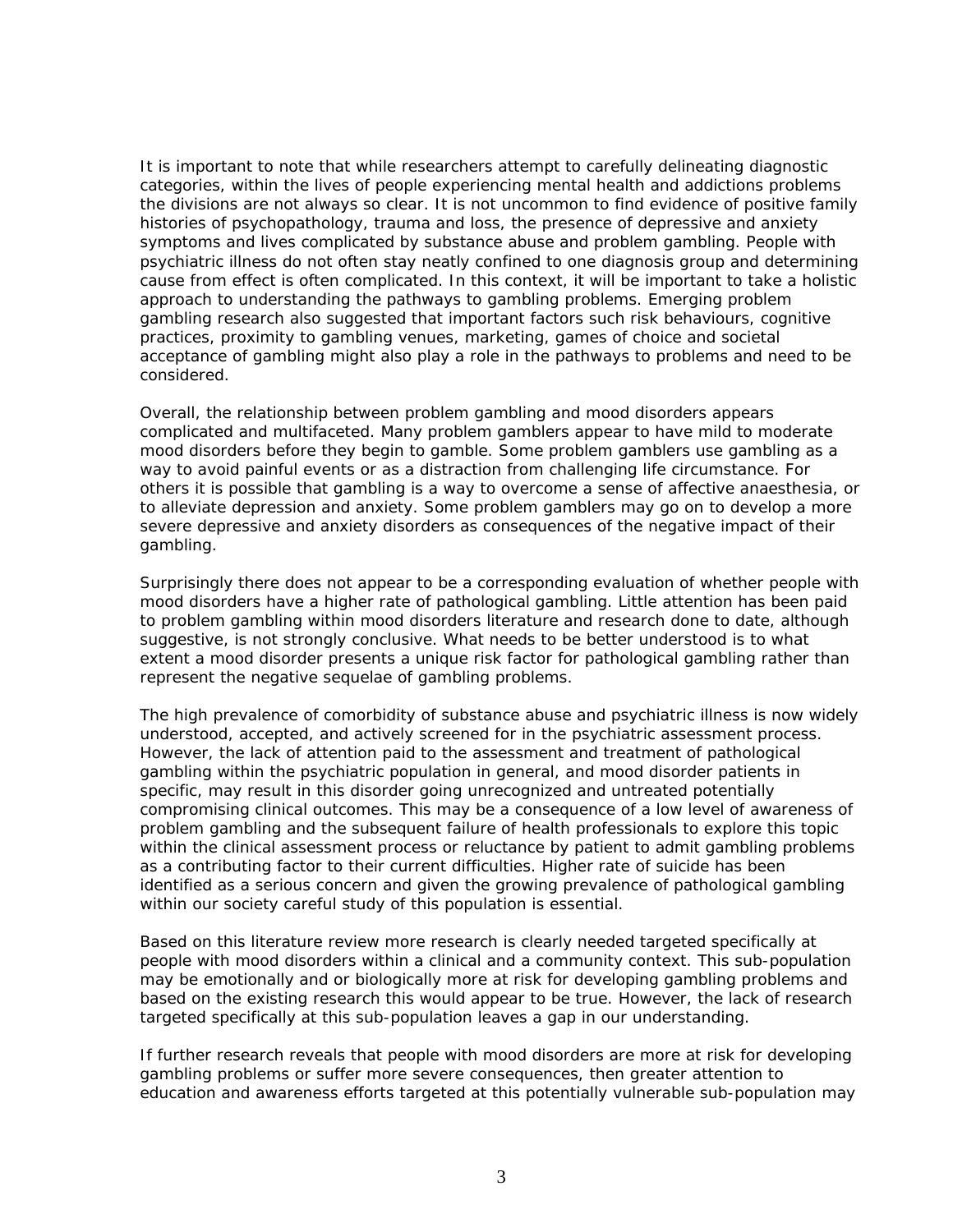be required to reduce their risk. As well, careful systematic screening for gambling problems within the psychiatric assessment process will be essential to detect problems and direct people to appropriate treatment. Understanding the intricate interplay of a number of co-occurring conditions will open-up the opportunity for developing an integrated treatment approach, which addresses the psychiatric illness and the gambling addiction simultaneously.

#### **Next Steps**

The Mood Disorders Society of Canada proposes the development of a strategic research agenda to increase our understanding of the prevalence, risk factors, negative impact, and pathways to gambling for people with mood and anxiety disorders. Building on existing relationships within the mood and anxiety disorders research and clinical community the MDSC will circulate this literature review to help place gambling issue onto the radar screen for consideration.

The MDSC then proposes bringing leading mood disorders and problem gambling researchers and other relevant stakeholders together in a workshop format to develop a research agenda and recruit appropriate talent to meet our proposed goals. The next logical step is to undertake descriptive research, focused on those with mood disorders, using three basic and inter-related lines of inquiry suggested by this literature review and which is set out below.

The proposed plenary workshop will be undertaken by MDSC immediately after it secures the necessary funding.

#### 1. **Analysis of existing data**

The recently conducted Canadian Community Health Survey on Mental Health & Well-being undertaken by Statistics Canada in 2002 gathered important data from a general population sample on mood disorders, substance abuse, gambling problems and their social and functional impacts. Undertaking a statistical analysis of this information will shed important light on the prevalence and interplay between these inter-related elements.

#### 2. **Community survey within mood disorders self-help community**

Efforts to reach out into the community are important given the low-levels of help seeking behaviour documented for people with gambling problems in specific and mental health and additions issues in general. Utilizing the existing network of mood and anxiety self-help support groups researchers have an opportunity to map the prevalence of gambling problems within this self identified community sample.

#### 3. **Clinical screening within mood disorder clinics**

The MDSC proposes collaborating with specific mood disorders assessment clinics to introduce the Canadian Problem Gambling Index as a part of the clinical assessment process. This will help to identify the prevalence of problem gambling within a helpseeking mood disordered population. Many problem gamblers are highly secretive regarding their gambling behaviour and may be reluctant to disclose this information without direct questioning. It may be possible to compare rates of problem gambling detection pre and post screening to determine if including a screening tool increases identification rates for problem gambling. If so, this will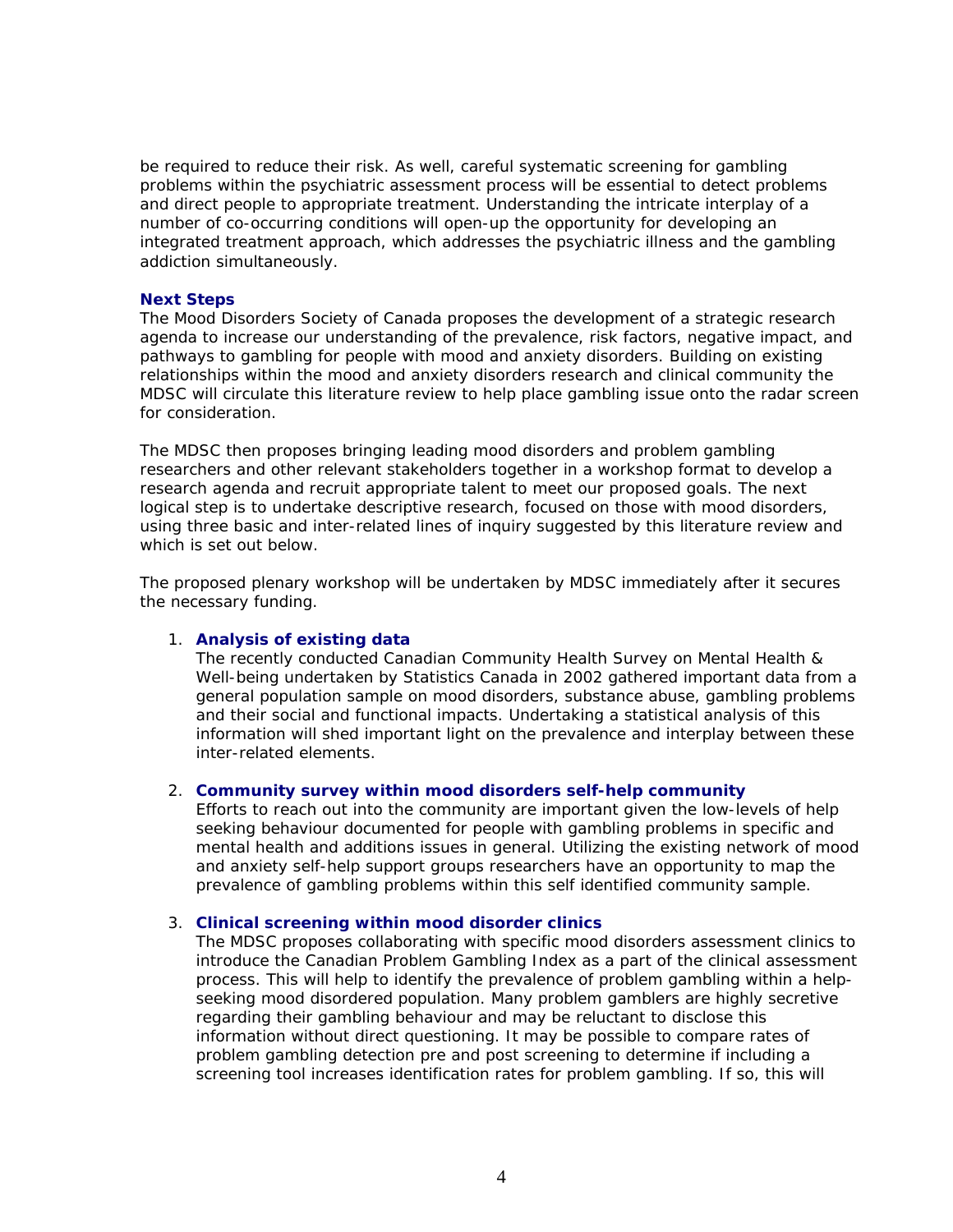bolster the need for broad screening for gambling within the standard psychiatric assessment process.

By exploring this issue within a general population sample, a targeted community sample and a clinical sample we will be able to compare across sectors and gain a richer more meaningful understanding of the prevalence of problem gambling for people with mood and anxiety disorders. From here, we can begin answer the question if mood disorders and problem gambling is a cause, effect or cause for concern?

If the answer is yes, then the MDSC as a national non-governmental organization with linkages across the provinces and territories can utilize its existing network to develop an appropriate strategic plan for raising awareness of the potential risk, advocate for appropriate assessment, research effective targeted treatments, and guide government in developing appropriate policies and programs.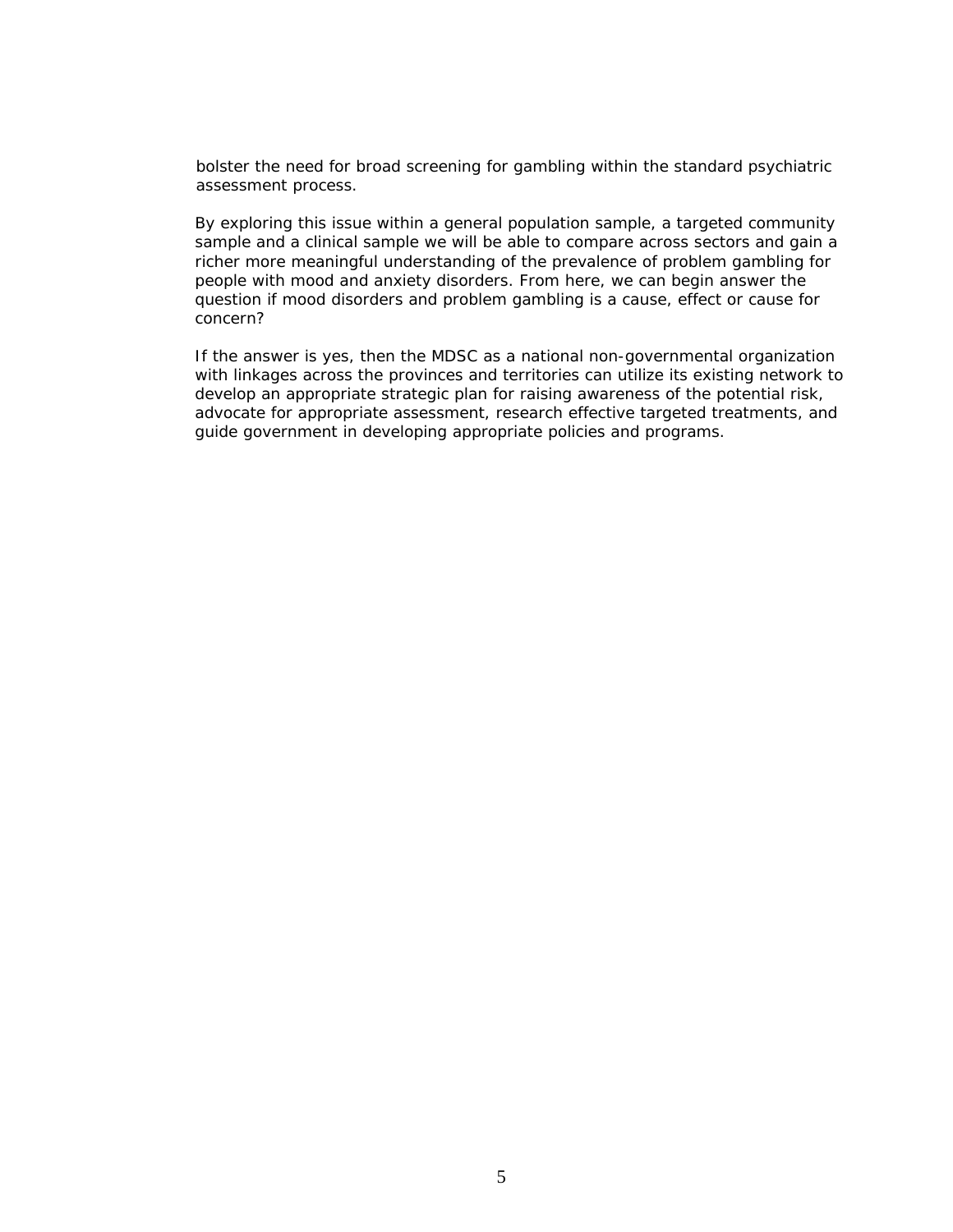## **Introduction**

Legalized government-run gambling in Canada is growing in popularity and availability. An estimated three-quarters of Canadians aged 15 years and over spent money on some form of gambling in 2002. Gambling is widely promoted and marketed as a legitimate and exciting form of entertainment. Revenues from gambling in Canada from government-run lotteries, video lottery terminals and casinos reached \$11.3 billion in 2002, up 5.6% from 2001 and four times higher than a decade earlier. Of this \$6.0 billion was profit<sup>1</sup>. Gambling is seen as a voluntary, adult entertainment activity making it an attractive source of revenue for governments who can avoid tax increases by increasing gambling revenues.

According to the Canadian Community Health Survey on Mental Health & Well-being undertaken by Statistics Canada, an estimated 1.2 million adult Canadians or one in 20 have or were at risk of developing a problem with gambling<sup>2</sup>. Using the 2002 Canadian Community Health Survey findings, researchers Marshall and Wynne found that onequarter of problem gamblers reported suffering major clinical depression at some point in their lives, and one-fifth had contemplated suicide during the previous year. Compared to non-problem gamblers, those with a gambling problem had significantly higher rates of alcohol dependency (15% versus 2%), psychological distress (29% versus 9%), family problems due to gambling (49% versus 9%), and financial problems due to gambling (53% versus 0% $)^3$ .

Weibe, Single and Falkowski-Ham (2003) in their one year follow-up study examined the relationship between problem gambling and depression, distress, loneliness, life events and social supports. They found a positive predictive relationship between emotional distress and an increase in problem gambling over time. Patients with pathological gambling frequently have comorbid substance use disorders and major mood disorders upon presenting for treatment<sup>4</sup>.

In a second related report, a more detailed examination of the psychological and social factors associated with problem gambling was undertaken. Weibe, Cox and Falkowski-Ham (2003) contacted 448 participant of an original prevalence study. They found an overall trend towards a reduction in gambling problems, however approximately 10% shifted towards more severe gambling problems. Based on their findings, there is a need to better understand the role which emotional distress (depression and anxiety) may play in gambling being used as a means of self-medication leading to further problems<sup>5</sup>.

Within this context of rapid government-led gambling expansion, the Mood Disorders Society of Canada sought sponsorship from the Problem Gambling Research Council of Ontario to undertake a review of the literature on mood disorders and problem gambling. Through this review, we seek to better understand the potential link between mood disorders and problem gambling. If people with mood disorders are at greater risk of developing a gambling problem or suffer consequences that are more serious, they may represent a unique 'at-risk' group requiring greater attention to prevent, assess, and treat for gambling addictions.

<sup>&</sup>lt;sup>1</sup> Marshall, K. Gambling: An Update. The Daily. Statistics Canada; April 2003.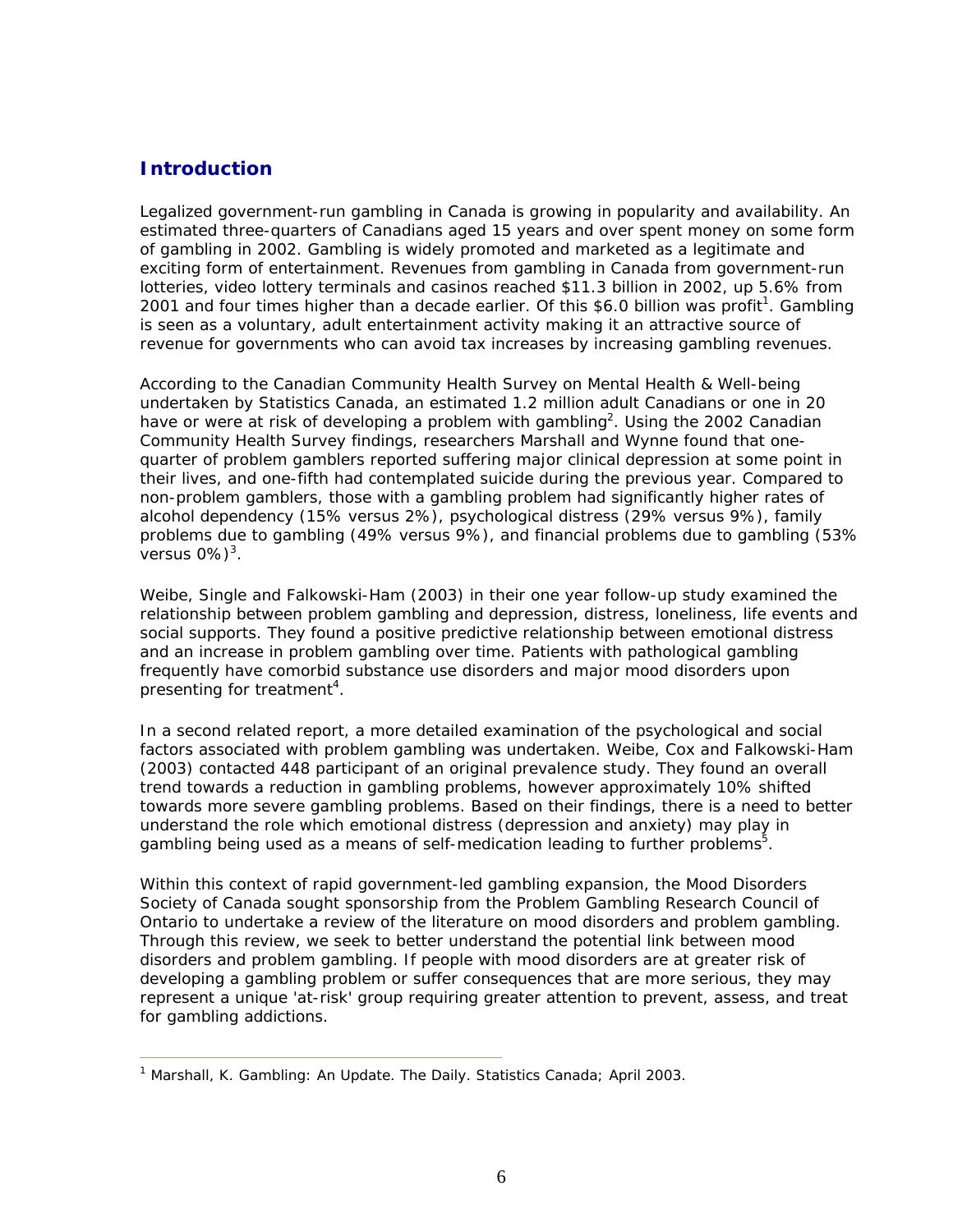<sup>2</sup> Canadian Community Health Survey: Mental health and well-being. Statistics Canada: 2002.

3 Marshall, K., Wynne, H. Fighting the Odds. *Perspectives on Labour & Income*. Vol 4, no 12. Statistics Canada December 2003.

<sup>4</sup> Weibe, J., Single, Falkowski-Ham. Exploring the Evolution of Problem Gambling: One-Year Follow-up Study. Oct. 2003. *Problem Gambling Research Centre website.*

<sup>5</sup> Weibe, J., Cox, B, Falkowski-Ham. Psychological and Social Factors Associated with Problem Gambling n Ontario: A One Year Follow-up Study. Oct. 2003. *Problem Gambling Research Centre website*.

## **Understanding Problem Gambling**

The aetiology of problem gambling is complex and appears to be multidimensional in nature. Problem gamblers are a heterogeneous group who gamble for a variety of different and individual reasons. Research attempts to understand why people engage in gambling, their choice of gambling activity, the process by which people loose control and why they continue despite severe negative consequences.

Pathological gambling is hypothesized to be a complex interplay amongst environmental factors, cognitive, behavioural and emotional determinants. Numerous attempts have been made to explain the pathways to problem gambling. Blaszczynski (2000) has proposed the existence of three major types of gamblers: 1) those who are not pathologically disturbed; 2) those who are emotionally vulnerable; and 3) those characterized by biologically based impulsivity . Some theorists propose that depression appears to frequently coexist with compulsive gambling. McCormick and others hypothesize that pathological gamblers find the diversion and narrowing of attention associated with gambling, as well as the excitement and stimulation related to these activities alleviate negative mood. Other researchers suggest compulsive gambling can be seen as an attempt to ward off a severe or impending depression. Yet, others hypothesize that gambling induces depression instead of depression leading to gambling problems.

#### **Limitations of research**

There are a number of limitations existing within the current literature that need to be considered when interpreting the data which include:

- A lack of consistency in classifying mood disorders (affective spectrum disorder, depression, dysthymia, major affective disorder, dysphoric mood, negative affectivity) making comparisons between research studies difficult.
- There is no consistent research scale used to measure depression and tools used to date have included the Beck Depression Inventory, MMPI, SCL-90 (R) CES Depression Scale, Dysthmia Scale, Modified DSM IV Diagnostic Scale, Revised Multiple Affect Adjective Check List etc. making comparisons between studies unreliable.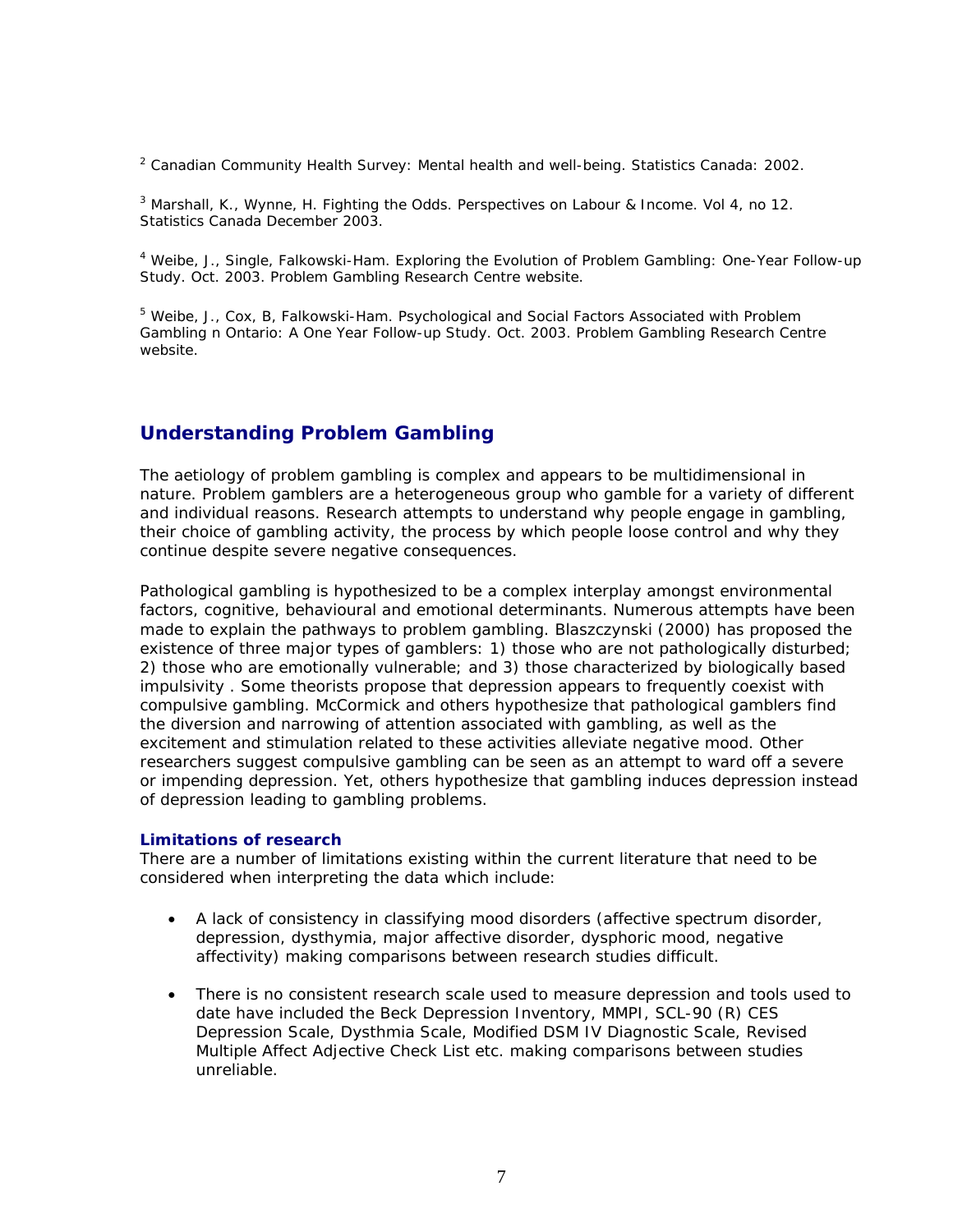- Most research into the link between depression and pathological gambling has centred on treatment-seeking, older male pathological gamblers.
- Much of the research is based on small sample sizes and questionable research design (retrospective method of symptom evaluation, sample bias, etc).
- There has been limited study conducted in clinical settings focussed on the assessment and treatment of mood disorders leaving a gap in our knowledge of the prevalence of problem gambling amongst people with a mood or anxiety disorder.
- Few studies have looked at prevalence of depression and pathological gambling within a community setting.

<sup>6</sup> Blaszczynski, A. Pathways to pathological gambling: Identifying typologies. eGambling: The Electronic Journal of Gambling Issues. March 2000.

## **Research Findings**

Research clearly demonstrates that there are high levels of co-morbidity amongst problem gamblers that blur the boundaries between discrete diagnostic categories. The most common disorders found are part of an affective disorder spectrum including depression and anxiety. Efforts to determine cause or effect have yielded mixed results. Although the sample sizes in many studies are small, these findings indicate that many pathological gamblers display additional psychiatric disorders, which may contribute to problem gambling and which are often amenable to psychopharmacological treatment.

Surprisingly little attention has been paid to the presence of pathological gambling amongst patients treated for mood disorders. This may be a function of a low awareness of the potential link between the two disorders.

A 1998 review of the literature on psychiatric comorbidity conducted by Crockford and el-Guebaly concluded that pathological gambling was associated with psychiatric co-morbidity of mixed types including substance abuse, mood, anxiety, attention deficit, hyperactivity, eating and dissociative disorders. There is some support for the hypothesis that pathological gambling may be part of an "affective spectrum disorder". The reviewers concluded that based on the research to date, a significant co-morbidity with depression is probable although they note serious methodological shortcomings in the research prevent firm conclusions from being made .

McCormick et al. (1984) diagnosed 76% of gamblers seeking treatment using the Research Diagnostic Criteria for major affective disorder, 8% manic disorder, 38% hypomanic disorder. They also found that all such subjects were at serious risk for suicide. 80% of those with a mood disorder experienced suicidal ideation and 12% had made a "lethal" attempt to end their lives. Of these pathological gamblers, 14% reported that depression preceding the onset of their gambling problems. Based on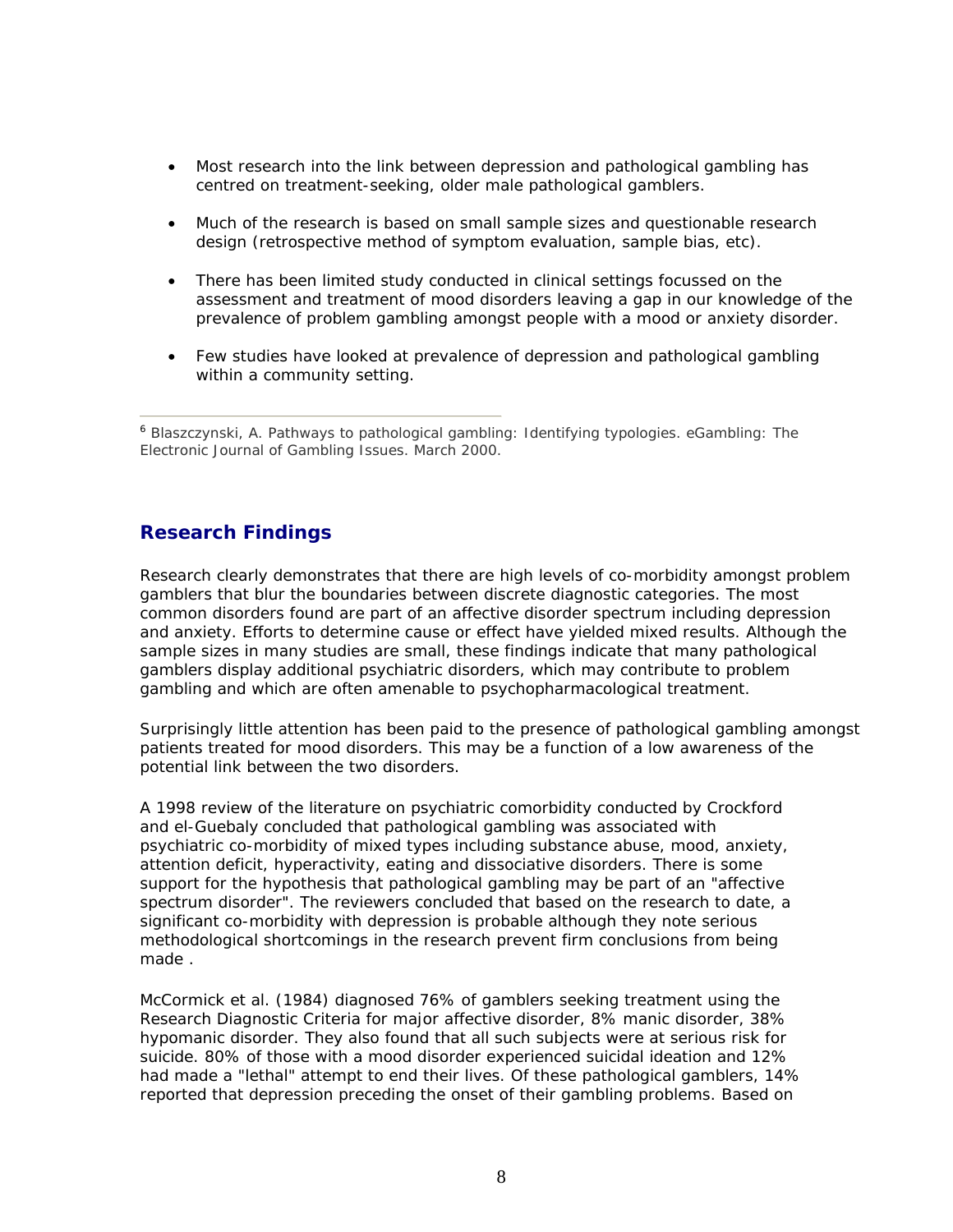their research they hypothesize that there is a subset of pathological gamblers for whom depression is recurrent and often preceded by a gambling bout<sup>8</sup>.

A study by Linden et al. (1986) found that of 25 pathological gamblers studied, 72% experienced at least one episode of major depression and 52% had recurrent episodes of major affective disorder. Six of the subjects or 24% met the criteria for bipolar disorder. Researchers found that 32% of the subjects had at least one firstdegree relative with major affective disorder and 36% had at least one first-degree relative with alcohol abuse or dependency. About two-thirds of those sampled that had stopped gambling experienced at least one major depressive episode<sup>9</sup>. Black & Moyer (1998) found that two-thirds of their samples of treatment seeking pathological gamblers were suffering from additional psychiatric disorders as assessed by the Mental Health Diagnostic Interview Schedule<sup>10</sup>.

Taber et al. (1987) found that 32% of pathological gamblers had a major depressive disorder on admission to a gambling treatment unit. Depression has been frequently found after the successful treatment of gambling problems. 18% of successfully treated compulsive gamblers remained depressed after they stopped gambling and improved their functioning in other areas $^{11}$ .

Beaudoin & Cox's (1999) study of 55 treatment seeking problem gamblers found that over 80% of participants reported that they used gambling as a way to relieve dysphasia or escape life's problems. 30% had been seen by a mental health professional primarily for depression. They also found pronounced levels of suicidal ideation with 50% reporting suicidal ideation in the last year and 16% reporting past attempts. This is important clinically in that significant psychopathology predated the development of gambling problems for these subjects. This study supports earlier findings that a subset of problem gamblers is characterized by the presence of depression and use gambling as a means of coping<sup>12</sup>.

Ibanez et al. (2001) sought to determine the frequency of psychiatric comorbidity among treatment seeking pathological gamblers. They found that 62.3% of the 69 pathological gamblers studied had a comorbid psychiatric disorder and that was associated with greater severity of clinical problems reflecting the findings of other  $researchers<sup>13</sup>$ .

Blaszczynsski, & McConaghy's (1988) study of 68 treatment-seeking pathological gamblers noted elevated scores on the SCL-90 (R) scale. They also found that gamblers scored significantly higher on the depression measurements than did psychiatric out-patients<sup>14</sup>. Further study by these authors in 1989 noted that pathological gamblers studied had moderate levels of depression. They hypothesized that under conditions of stress the narrowing of attention and the distraction from stressful life circumstances served as a secondary re-enforcer of gambling by reducing anxiety and tension and alleviating depressed affect. Continued financial losses as a consequence of continued gambling worsened depressed affect and anxiety resulting in the need to continue gambling<sup>15</sup>.

Another hypothesis put forward by Balszcznski et al. (1990) is that pathological gamblers seek the stimulation of gambling to reduce adverse under arousal states of boredom and/or depression. In their study of 48 pathological gamblers and an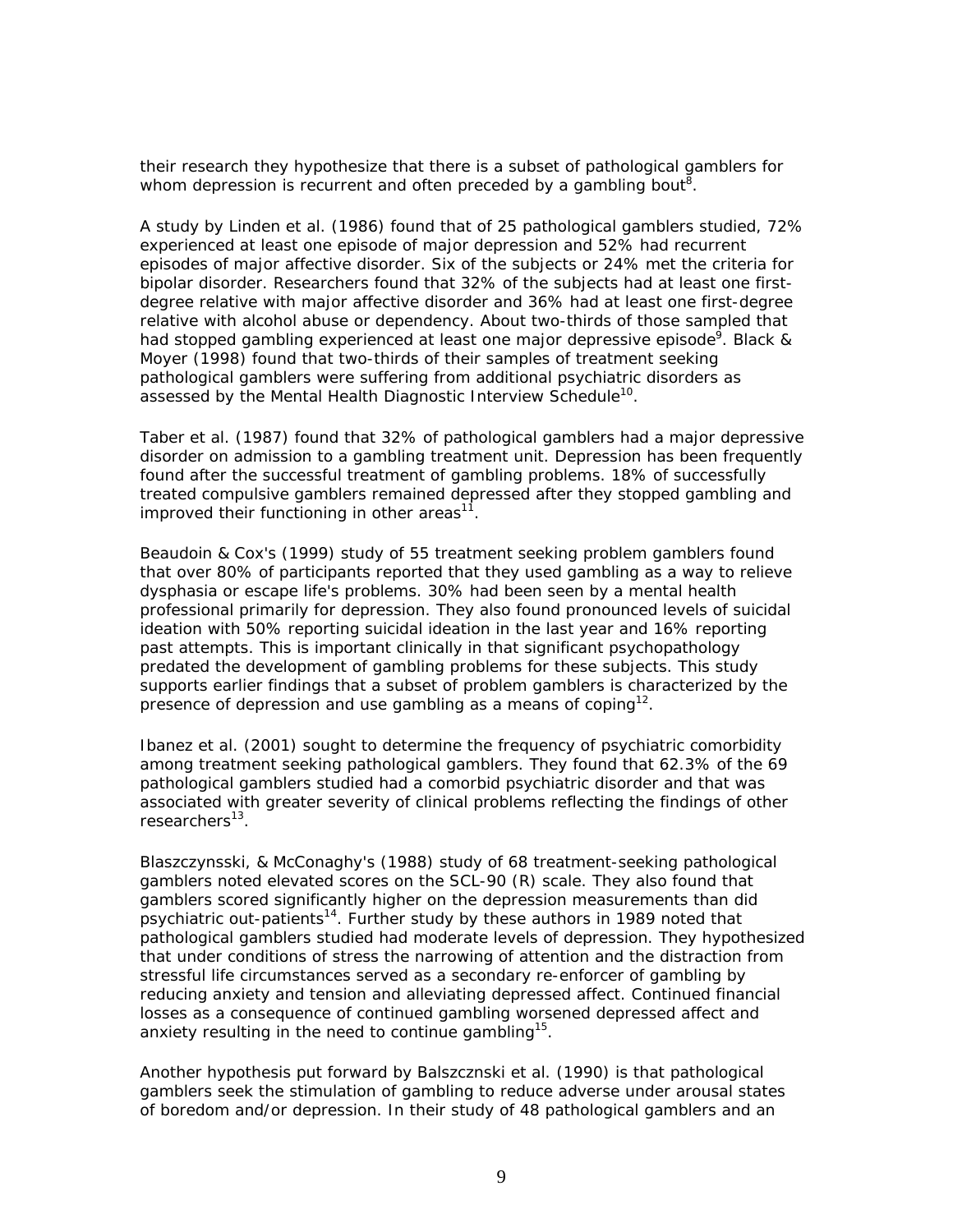equal control group they used the Beck Depression Inventory and Zuckerman Sensation Seeking and Boredom Proneness Scales. Their results indicate three possible sub-types of pathological gamblers, one group characterized by boredom, one by depression and another with a mixture of boredom and depression and that pathological gamblers may persist at gambling as a means of relieving these two states<sup>16</sup>.

Ramirez et al. (1983) found that of 51 in-patients being treated for pathological gambling 78% had a major affective disorder. They also found higher rates of substance abuse amongst those pathological gamblers with depression $17$ .

A study by Getty et al. (2000) looked at the levels of depression and coping styles of male and female Gamblers Anonymous (GA) members. Their results showed that GA members had significantly higher rates of depression using the Beck Depression Inventory, and more maladaptive coping styles than control subjects. The women in the study were found to have greater levels of depression. GA members reported greater use of reactive coping including avoidant, ruminative and impulsive styles of coping than controls. Gamblers' own self-reports show that they gamble to forget their troubles, to avoid feelings of loneliness and to alleviate feelings of depression<sup>18</sup>.

A study by Specker et al. (1996) they compared 40 pathological gamblers in outpatient treatment to 64 community controls using the Structured Clinical Interview for DSM III-R and the SCID-II for Axis II diagnosis. The most frequently found Axis I diagnoses were affective disorders, substance abuse and anxiety disorders. The controls were found to have significantly lower lifetime rates of anxiety and were less likely to have a current depression or anxiety disorder. There was no overall significant difference found in rates of Axis II personality disorders<sup>19</sup>.

Toneatto's (2002) study examined whether problem gamblers had higher rates of Axis I and Axis II diagnosis. A total of 128 individuals (39 recovered problem gamblers, 51 untreated problem gamblers, 18 treated problem gamblers and 20 recreational gamblers) were recruited and evaluated using structured clinical interviews for psychiatric problems. They found the frequency of current and lifetime histories of psychiatric disorders or familial psychopathology to be low and similar across all groups. Where present, the most common diagnosis was anxiety and mood disorders. Although the rates of disorders did not appear different, active gamblers did experienced higher levels of emotional, psychiatric and substance abuse problems. The recovered problem gamblers scored similar to recreational gamblers in personality pathology, substance abuse, and emotional psychiatric distress. The researchers suggest that resolving gambling problems may significantly alleviate concurrent disorders and that this should be the target of therapeutic intervention before making a decision to treat any concurrent psychiatric or addictive disorders<sup>20</sup>.

Lesieur & Blume (1990) in evaluating 105 in-patients being treated for a mood disorder did not find the higher rates of pathological gambling that would be expected if the two disorders were considered comorbid (6.7% were identified as pathological gamblers using the SOGS, 2.6% of those with a mood disorder were problem gamblers) $^{21}$ .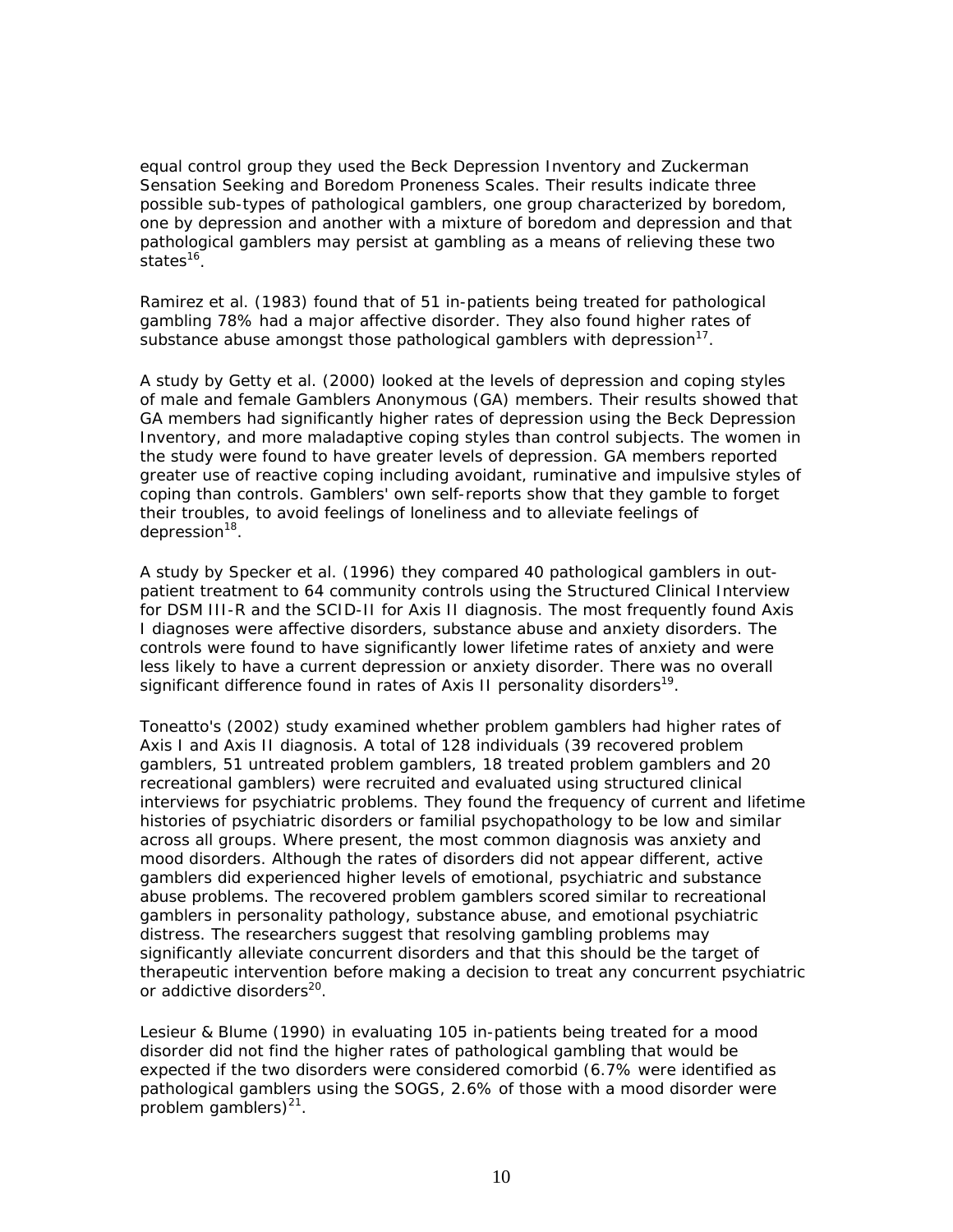Using the Beck Depression Inventory and DSM IV diagnostic criteria, Becona et al. (1996) conducted a house-to-house survey in Spain and discovered that 21% of pathological gamblers score 18 or more compared to 9% of non-problem gamblers surveyed. The researchers felt that depression was clearly related to severity of gambling addiction as indicated by the number of DSM IV symptoms reported<sup>22</sup>.

In an effort to determine if frequent gamblers experience gambling at a higher rate than the general public, Thorson et al. (1994) in a case-controlled community epidemiological survey of 400 adults found no relationship between depression and pathological gambling using the CES- Depression scale. They found that 12.7% of their sample was depressed. However, no correlation was found between depression and the frequency of gambling in this general population study<sup>23</sup>. In another community sample, Bland et al. (1993) found that pathological gamblers compared to controls had a significantly higher lifetime prevalence of major depressive disorders (33.3%) and dysthymia  $20\%^{24}$ .

In a study designed to better understand the relationship between moods and gambling, Griffiths (1995) assessed the level of depressed mood before, during and after gambling in 60 subjects 18% of whom were pathological gamblers. Their findings support the association between pathological gambling and depression; however, they also found that while pathological gamblers may be more depressed before they gambling, gambling does not relieve their depression<sup>25</sup>.

To investigate whether gambling reduces depressed mood Washburn simulated a video lottery terminal gambling environment and induced depressed mood in psychology students. The pre-post scores on a Depression Adjective Checklist revealed significant reductions suggesting that VLT may reduce depressed mood. However the artifice of the experiment simulated gambling, induced depression) and small sample size make this research of questionable reliability<sup>26</sup>.

<sup>8</sup> McCormick, Richard A., Russo, Angel M., Ramirez, Luis F., Taber, Julian I. Affective disorders among pathological gamblers seeking treatment. *American Journal of Psychiatry. Vol 141(2)*, Feb, Us American Psychiatric Assn. 1984 215-218.

<sup>9</sup> Linden, Robert D; Pope, Harrison G; Jonas, Jeffrey M. Pathological gambling and major affective disorder: Preliminary Findings. *Journal of Clinical Psychiatry. Vol 47(4)* Apr 1986, 201-203. Physicians Postgraduate Press, US.

<sup>10</sup> Black, D.W., Moyer, T. Clinical features and comorbidity of subjects with pathological gambling behaviour. *Psychiatric Services*. 1998 Nov; 49(11): 1434-9.

11 Taber, J.I., McCormick, R.A., Adkins, B.J. & Ramirez, L.F. *Follow-up of pathologic gamblers after treatment.* American Journal of Psychiatry, 1987, 144, 757-761.

<sup>12</sup> Beaudoin, C.M., Cox, B.J. Characteristics of problem gambling in a Canadian context: a preliminary study using a DSM-IV- based questionnaire. *Canadian Journal of Psychiatry.* 1999, Jun; 44(5): 483-7.

<sup>13</sup> Ibanez, A., Blanco, C., Donahue, E., Lesieur, H.R., Perez de Castro, I., Fernandez-Piqueras, J. Saiz-Ruiz, J. Psychiatric comorbidity in pathological gamblers seeking treatment. *American Journal of Psychiatry*. 2001 Oct;158(10): 1733-5.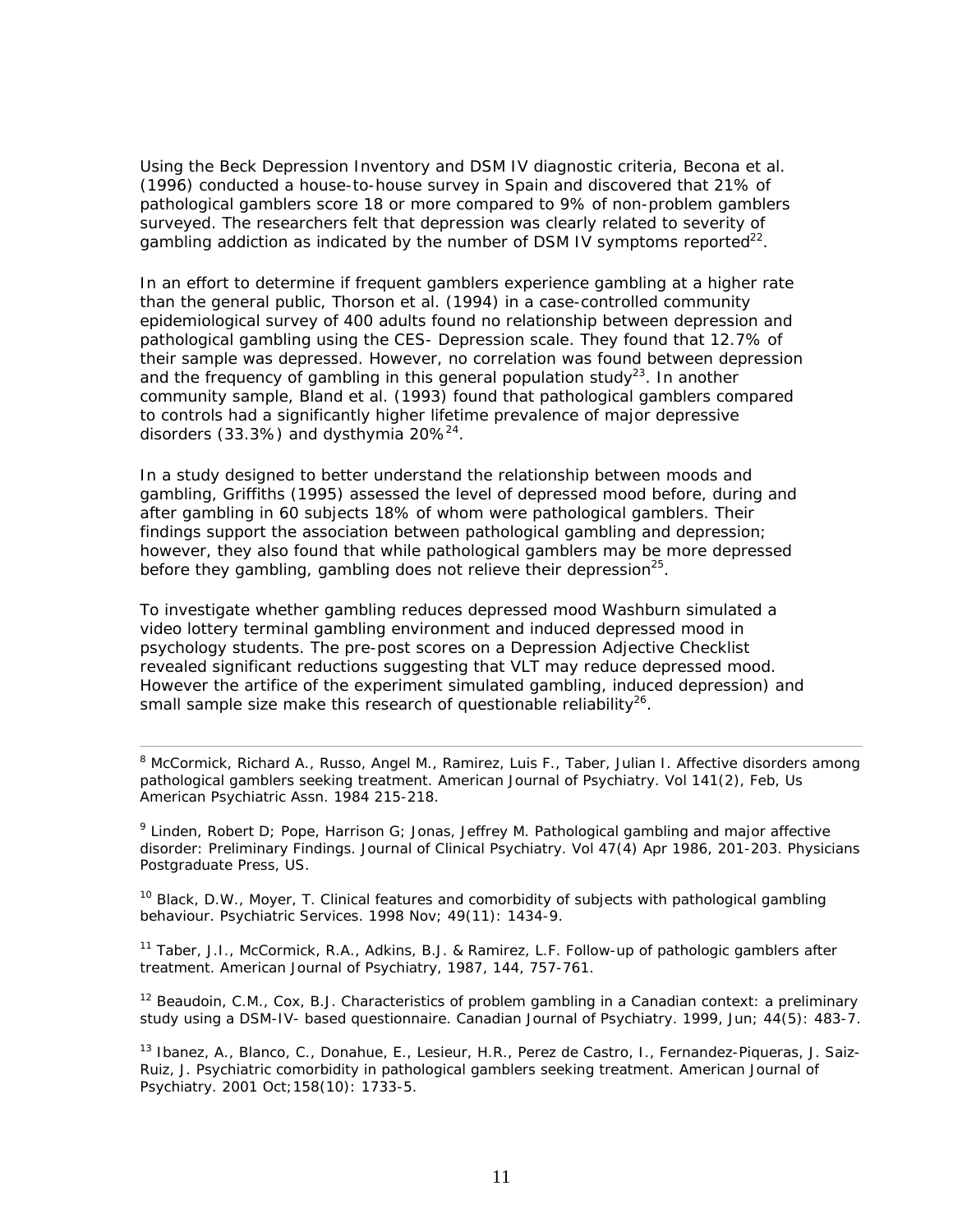14 Blaszczynski, A., & McConaghy, N. SCL-assessed psychopathology in pathological gamblers. *Psychological Reports*,1988. 62, 547-552.

<sup>15</sup> Blaszczynski, A., McConaghy, N. Anxiety and/or depression in the pathogenesis of addictive gambling. *The International Journal of the Addictions,* Vol 24, April 1989, 337-350.

<sup>16</sup> Blaszczynski, Alex; McConaghy, Neil; Frankova, Anna. Boredom proneness in pathological gambling. *Psychological Reports. Vol 67(1)* Aug 1990, 35-42. Psychological Reports, US.

<sup>17</sup> Ramirez, L. F., McCormick, R. A., Russo, R.A. & Taber, J.I. Patterns of substance abuse in pathological gamblers undergoing treatment. *Addictive Behaviour* 1983; 8:425-8.

<sup>18</sup> Corless, T., Dickerson, M., Gamblers' self-perception of the determinants of impaired control. *British Journal of Addiction*. 1989 Dec; 84(12): 1527-37.

<sup>19</sup> Specker, S. M., Carlson, G. A., Edmonson, K. M., Johnson, P. E., Marcotte, M. Psychopathology in pathological gamblers seeking treatment. *Journal of Gambling Studies*, 1996. 12, 67-81.

20 Toneatto, T., Psychiatric Disorders and Pathological Gambling: Prevalence and Correlates. *OPGRC* 

<sup>21</sup> Lesieur, H.R. & Blume. S.B. Characteristics of pathological gamblers identified among patients on a psychiatric admission service. *Hospital & Community Psychiatry*. 1990;41: 10009-12.

 $22$  Becona, E., Del Carmen Lorenzo, M. Fuentes, M. J. Pathological gambling and depression. *Psychological Reports, 1996.* 78, 635-640.

<sup>23</sup> Thorson, James A; Powell, F. C; Hilt, Michael. Epidemiology of gambling and depression in an adult sample. *Psychological Reports, Vol 74(3, Pt 1)* Jun 1994, 987-994. Psychological Reports, US

24 Bland, R.C., Newman, S.C. Orn, H., & Stebelsky, G.*Epidemiology of pathological gambling in Edmonton*. Canadian Journal of Psychiatry. 1993. 38:108-112.

25 Griffiths, M. *Adolescent Gambling*. 1995. London: Routledge.

 $26$  Washburn, D., Nicki, R., & Doiron, J. Effects of Video Lottery Terminal Gambling Induced Depression, *University of New Brunswick*, Feb. 2003. Unpublished.

### **Substance Abuse, Mood Disorders & Pathological Gambling**

The positive link between mood disorders and substance abuse is well accepted. The tangled interplay between mood disorders and substance abuse often presents significant diagnostic and treatment challenges and is found to result in greater severity of symptoms and poorer treatment outcomes. There is also a relatively high frequency of comorbid occurrence of pathological gambling, substance abuse and mood disorders. This is not surprising given the frequent coupling of gambling and alcohol within gaming facilities.

McCormick and Richard (1993) assessed 171 substance abusers for their level of gambling behaviour. Of this group, 87% had no significant problem, 7.2% were found to have a probable problem, and 5.8% had a severe gambling problem. Substance abusers with a gambling problem scored higher on measures of negative affect including depression, anxiety, guilt, and anger and have higher rates of impulsivity, and disinhibition of aggressive/ hostile responses. As a group, they use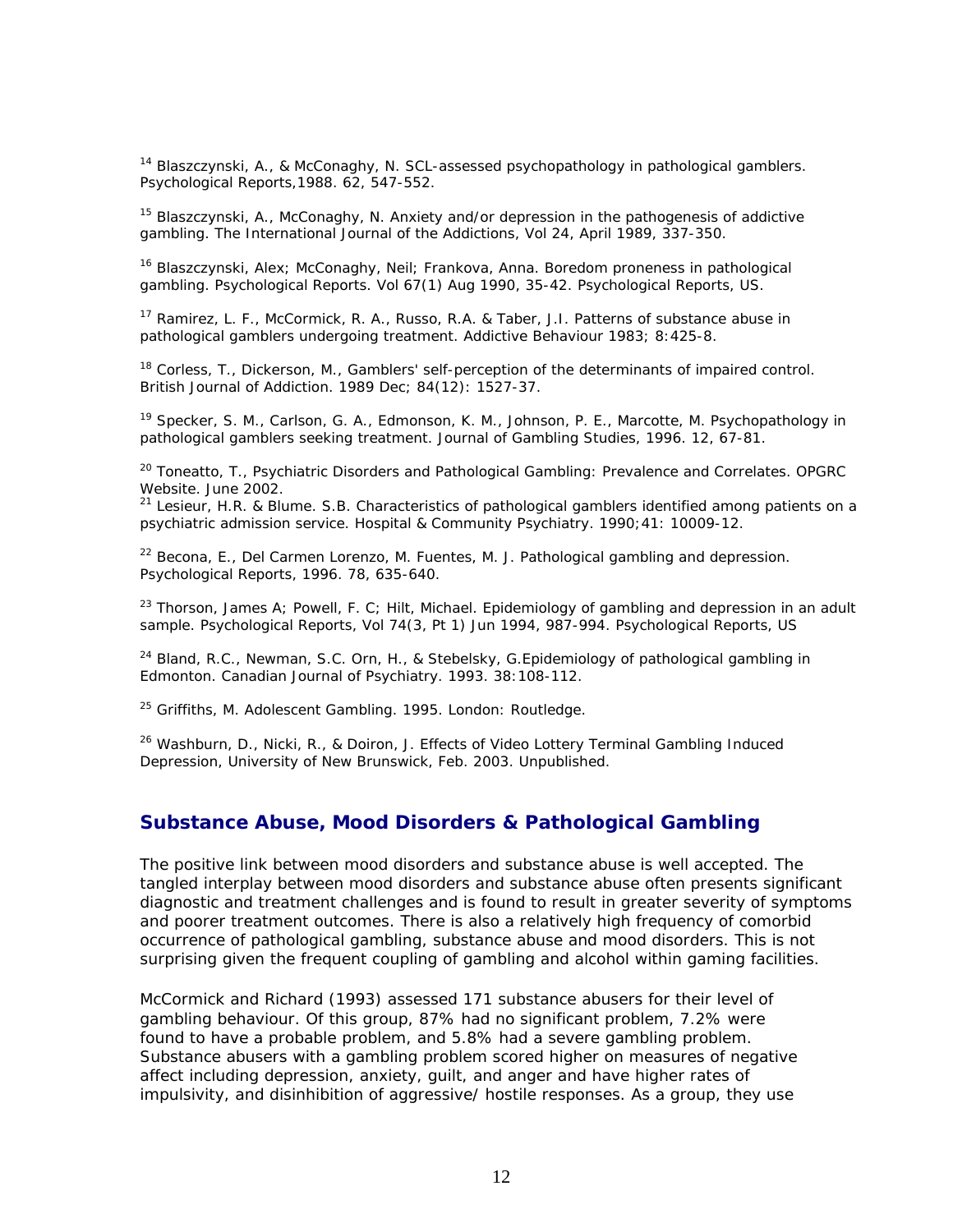significantly more escape - avoidance and confrontive coping strategies more often overuse avoidant coping styles to deal with depression, anger and anxiety and have more negative situations to cope with in their lives. Compared to other substance abusers problem gamblers were also found to have higher levels of substance abuse and tended to abuse more substances .

In McCormick's study (1994) of coping skill enhancement of pathological gamblers he found that problem gamblers with comorbid substance abuse problems use significantly more escape, avoidance and confrontational coping strategies. This subset of problem gamblers are more apt to overuse avoidance coping strategies to deal with depression, anger, anxiety and other negative emotional states increasing the risk of triggering gambling and substance use .

Stewart et al. (2002) tested the impact of gambling and alcohol consumption on levels of depressed mood in an experimental laboratory. In 30 regular video lottery terminal players, they found a significant increase in negative mood amongst those players who gambled and consumed alcohol .

## **Reaction to Stress**

As is found in the lives of people with mood disorders life stress plays a contributing factor. Research suggests that mood and gambling problems appear to be inextricably linked.

Early studies by Niederland (1967, 1968) noted that that victims of political and racial persecution participated in compulsive gambling as a means of coping with depressive reactions, anxiety, loss of self-esteem and failure related to traumatic life events 30/31.

One study by Roy et al. (1988) found that depressed pathological gamblers experienced a significantly greater number of negative life events before the onset of their depression compared to control subjects. Less than one half of these events were unrelated to gambling  $32$ .

A study by Taber, McCormick, Adkins & Ramirez (1987) noted that depression in pathological gamblers is often correlated with a history of traumatic events. In a review of 44 cases of in-patient pathological gamblers, they found 90% had severe life trauma preceding the onset of their gambling. Those patients with higher trauma or those who also abused substances were found to have higher rates of depression 33.

In a further study, McCormick & Taber (1988) used the MMPI Depression scale and the Dysthymia scale to measure rates of depression in pathological gamblers and to determine the manner in which patients interpret the significance and meaning of stressful events. In the 54-in-patient pathological gamblers studied, the authors found a positive relationship between rates of depression and the tendency to attribute negative events to internal, stable, and global causes  $34$ .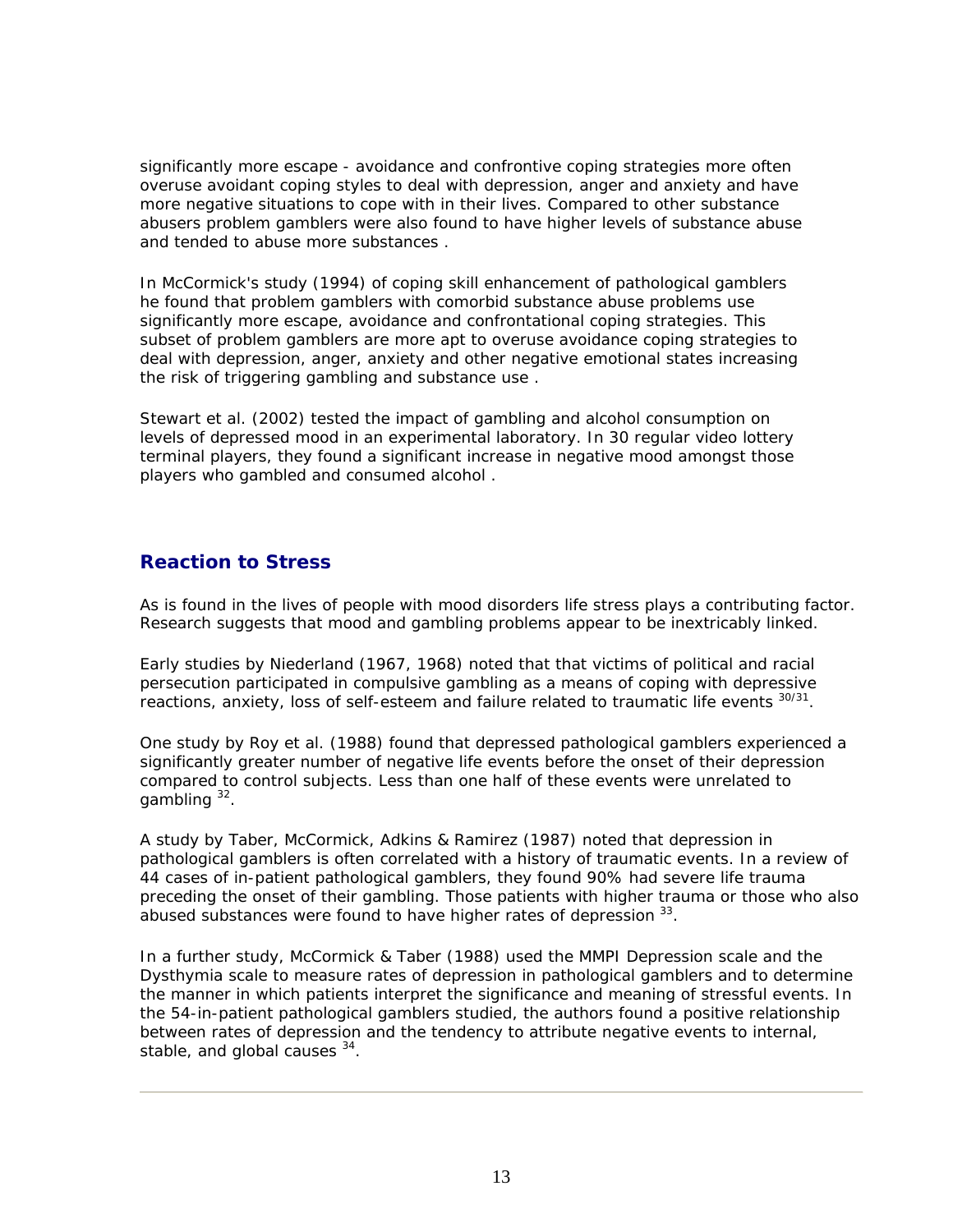30 Niederland, W.G., A contribution to the psychology of gambling. *Psychoanalytical Forum.* 1967; 2:175-185,

31 Niederland, W.G., Clinincal observations on the survivor syndrome. *International Journal Psychoanalysis 1968; 49:313-315.*

32 Roy, Alec; Custer, R; Lorenz, Valerie C; Linnoila, Markku. Depressed pathological gamblers. *Acta Psychiatrica Scandinavica. Vol 77(2)* Feb 1988, 163-165. Munksgaard Scientific Journals, US.

33 Taber, J.I., McCormick, R.A., Adkins, B.J. & Ramirez, L.F. *Follow-up of pathologic gamblers after treatment.* American Journal of Psychiatry, 1987; 144, 757-761.

34 McCormick, Richard A; Taber Julian I. Attributional style in pathological gamblers in treatment. *Journal of Abnormal Psychology.* Vol 97(3) Aug 1988, 368 -370. American Psychological Assn, US.

### **Biological Approaches**

There appears to be considerable debate within the addictions field regarding whether there is a biological mechanism involved in the development of pathological gambling which is primarily considered psychological phenomena<sup>35</sup>. The issue of whether there is a biological underpinning in some pathological gamblers is important to resolve given the availability of safe and effective pharmacological treatments, which may be helpful to a sub-set of pathological gamblers.

Little research has been undertaken to date on the efficacy treating pathological gamblers, with elevated levels of major affective disorders, with psychotropic medications however, Selective serotonin reuptake inhibitors (SSRI), carbamazepine and lithium have all been used with some success. The research available has very small sample sizes making it difficult to draw definitive conclusions. Efforts to identify biological markers for depression, impulsivity, and problem gambling have been undertaken.

In Ramirez' et al. study (1988) basal serum cortisol and dexamethasone suppression tests were given to 21 pathological gamblers in treatment who tested positive for depression using the Beck Depression Inventory and the Minnesota Multiphasic Personality Inventory. All subjects were suppressors on the DST and a significant relationship was found between fluctuating basal cortisol levels and psychological measures. These patients tended to have a long history of dysphoria and to attribute responsibility and blame to themselves. The authors suggests that this sub-population of problem gamblers do less well in maintenance, have difficulty coping with posttreatment stress tending to become depressed and retreat into gambling <sup>36</sup>.

In another study by Moreno et al. (1991) Seretonin levels were measures in 8 pathological gamblers and 8 control subjects. Seretonin is widely investigated as a biological contributant to psychiatric behavioural disorders including impulse control disorders. Using the seretonergic probe clomipramine (CMI) pathological gamblers showed a blunted response over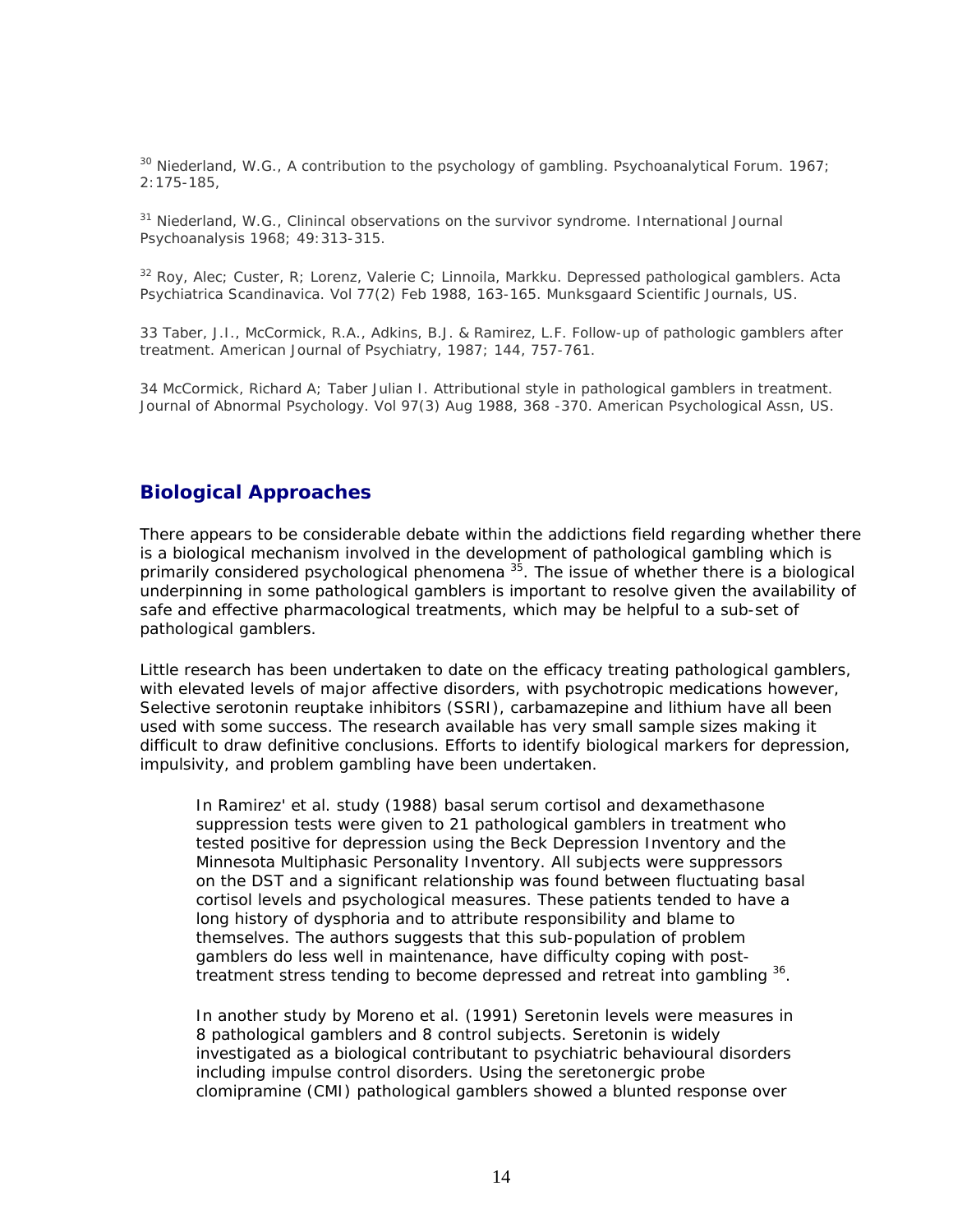control subjects. The authors suggest this may be a useful test in identifying a sub-set of impulse disordered pathological gamblers <sup>37</sup>.

Hollander et al. (1998) found that seven out of ten level 3 gamblers responded positively to the use of the SSRI fluvoxamin. It is important to note that the same agent may have exacerbated mood and gambling symptoms in two of the three patients who did not respond positively to the treatment 38. Moskowitz (1980) achieved some success in treating pathological gamblers with lithium carbonate; a medication frequently used to stabilized mood swings in bipolar disorder <sup>39</sup>.

Zimmerman et al. (2002) tested the hypothesis that pathological gambling is part of an obsessive-compulsive spectrum disorder. Twenty pathological gamblers meeting the DSM-IV criteria were recruited through a local newspaper and treated with citalopram a selective serotonin reuptake inhibitor found to be effective in treating OCD. Of the initial 20, five did not return for initial follow-up and only 9 completed the study. Zimmerman found that all citaloram patients involved in the study improved including fewer days gambling, lower obsessive-compulsive symptoms and severity of depression. The researchers compared those patients with a major affective disorder at baseline to those without. They found that both groups improved suggesting the citaloram had an effect of gambling in addition to its effect on depression<sup>40</sup>.

gamblers. *British Journal of Psychiatry*, 1988; 153, 684-686.

 $37$  Moreno, I: Saiz-Ruiz, J: Lopez, J. J. Serotonin and Gambling dependence. Human *Psychopharmacology. Vol 6(Suppl)* Oct 1991, 9-12. John Wiley & Sons, US.

 $38$  Hollander, E. DeCaria, C.M., & Mari, E., (1998) Short-term single-blid fluvoximine treatment of pathological gambling. *American Journal of Psychiatry*, 149, 710-711.

<sup>39</sup> Moskowitz, J.A. Lithium & lady luck: use of lithium carbonate in compulsive gambling. NY State Journal of Medicine 1980: 80:785-788.

<sup>40</sup> Zimmerman, M., Breen, R., & Posternak, M. An Open-Label Study Of Citalopram In The Treatment Of Pathological Gambling. *Journal of Clinical Psychiatry*, 2002; 63(1), 44-48.

### Family Histories

Some research scientists have speculated that problem gambling is more prevalent in families with a pathological gambling problem and other psychiatric disorders suggesting a possible genetic relationship.

<sup>35</sup> McPeake, J.D.. Anti-addiction Medicine and the Future of Addiction Treatment: A Discussion. *The Wager*. Jan. 17th 2001.<br><sup>36</sup> Ramirez, L. F., McCormick, R. A., Lowry, M. T. Plasma cortisol and depression in pathological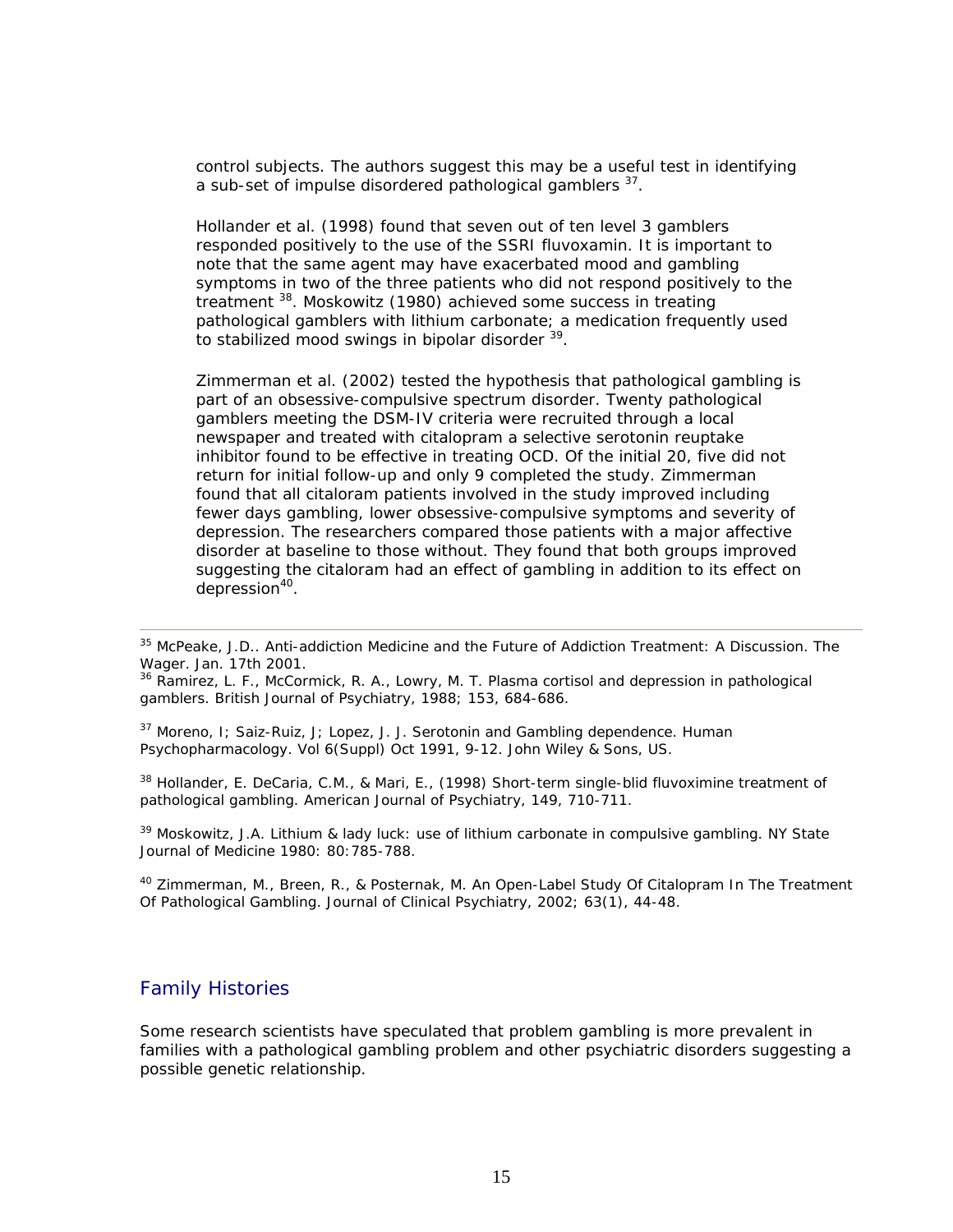Researchers have found a positive family history of mood disorders with approximately one-third of problem gamblers having a biological parents and siblings with a mood disorder. In Roy et al. (1988) study, 33% and 25% of the pathological gamblers studied, had first-degree relatives with mood disorders and alcohol abuse respectively <sup>41</sup>. Similar results were found by Linden et al (1986)<sup>42</sup>.

Black, Moyer & Schlosser found, in a study of 30 self-selected problem gamblers, that close relatives were at increased risk for a variety of psychiatric conditions  $43$ . In early studies, the prevalence of pathological gambling in first-degree relatives of patients with bipolar affective disorder was noted. In early studies by Clayton  $(1981)^{44}$  and Winokur (1969) the prevalence of pathological gambling in first-degree relatives if patients diagnosed with bipolar disorder was noted  $45$ .

41 Roy, Alec; Custer, R; Lorenz, Valerie C; Linnoila, Markku. Depressed pathological gamblers. *Acta Psychiatrica Scandinavica*. Vol 77(2) Feb 1988, 163-165. Munksgaard Scientific Journals, US.

 $42$  Linden, Robert D; Pope, Harrison G; Jonas, Jeffrey M. Pathological gambling and major affective disorder: Preliminary Findings. *Journal of Clinical Psychiatry. Vol 47(4)* Apr 1986, 201-203. Physicians Postgraduate Press, US.

<sup>43</sup> Black, D.W., Moyer, T., & Schlosser, S. (2003). Quality of Life and Family History in Pathological Gambling. *Journal of Nervous & Mental Diseases,* 191(2), 124-126.

44 Clayton, P.J.: (1981) The epidemiology of bipolar affective disorder. *Comparative Psychiatry*, 22:31-43.

<sup>45</sup> Winokur G., Clayton P.J., & Reich T. Manic Depressive Illness. St. Louis, CV Mosby, 1969.

## **Suicide**

Suicide and mood disorders are strongly correlated. The prevalence of suicidal ideation and suicide attempts in the general population is estimated at 5-18% and 1-5% respectively. An estimated 30-70% of people who are known to have committed suicide were identified to have a major depressive disorder <sup>46</sup>.

Numerous studies have found very high rates of suicidal ideation and attempts amongst pathological gamblers. Pathological gamblers have increased rates of suicide, suicidal ideation, and number of negative life events and severity of self-reported depressive symptoms.

Estimates for suicidal ideation amongst pathological gambling range from 17% to 80% and between 4% to 23% for suicide attempts. There is research evidence which links the potential risks for suicide to gambling behaviour including financial difficulties, disrupted social relations, marital strain and job loss. The risk of suicide is increased when alcohol or substance abuse was a factor found Moreyra et al.  $(2000)^{47}$ , Roy et al.  $(2000)^{48}$  and Blaszczynski et al. (1989)<sup>49</sup>.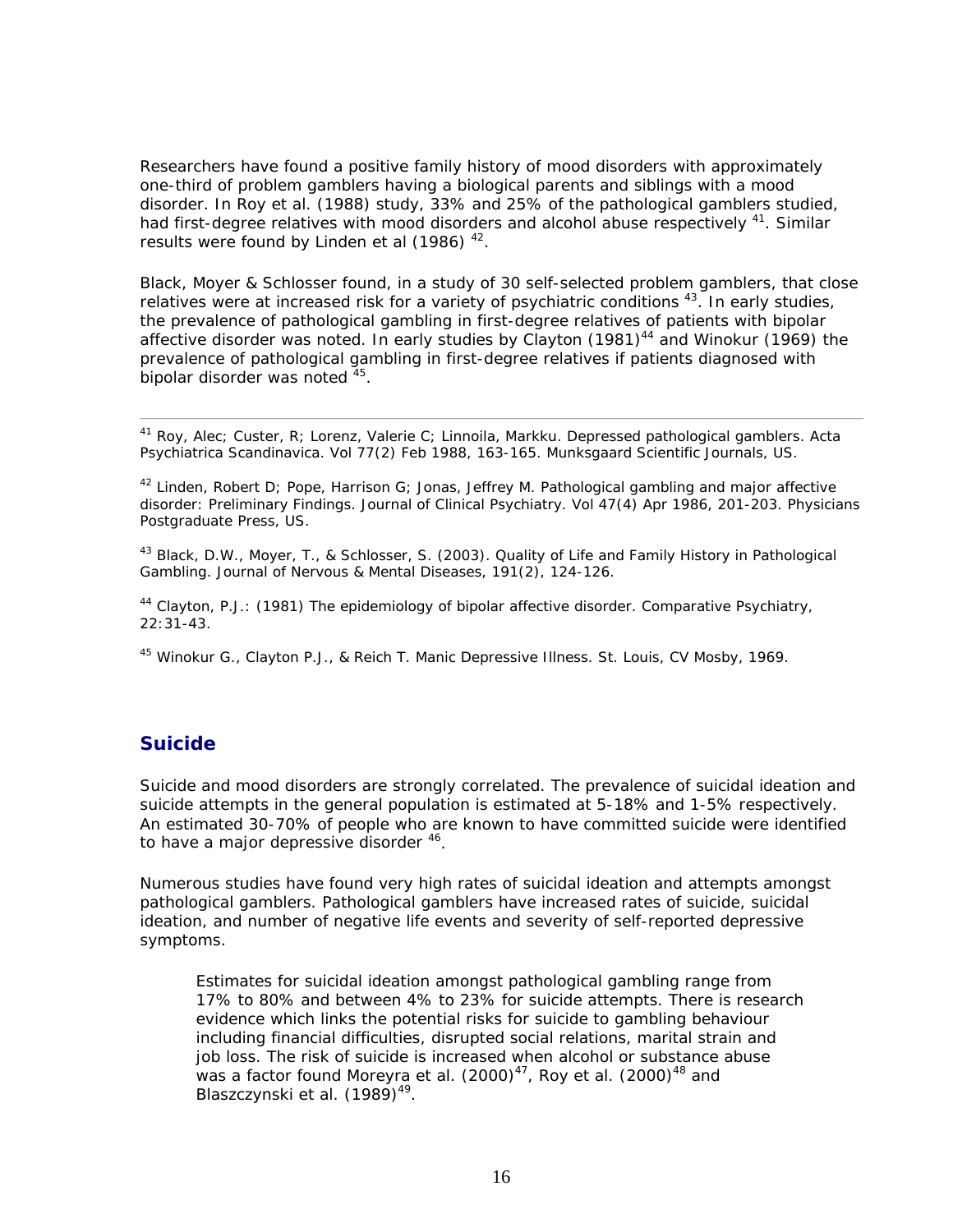A recent study by Bourget et al. (2003) analyzed 75 suicides linked to gambling in Quebec from 1994 to 2000. Of the 75 victims, 64 were men. Fifty-two per cent of the victims were married and at least 45 per cent were employed. (Researchers were unable to determine the job status of 21 victims). Marital and employment status are considered protective factors against suicide. However, these gamblers hid their gambling losses and most family members were unaware of the true extent of the deceased's gambling activities. More than 60 per cent of suicide victims in the study had never attempted to kill themselves before. A history of such attempts was found in 25 per cent; data were insufficient for the others. More than half did suffer from a mental illness like major depressive disorder and one-third of the victims had a background of abusing alcohol or drugs. Their research suggests that detecting psychiatric illness and suicidal intent may be more difficult within this population resulting in an underestimate of the risks for suicide<sup>50</sup>.

In a random telephone survey of 7,214 participants' researchers Newman and Thompson (2003) assessed lifetime histories of psychiatric disorders, and suicidal attempts. Of the 30 cases of pathological gambling identified researchers found they were four times more likely to attempt suicide than non-pathological gamblers. Subjects with major depression were almost twelve times as likely to commit suicide. It would appear from their study that pathological gamblers are a high-risk population for suicide and need to be assessed for comorbid mental illness<sup>51</sup>.

In a recent study of 85 treatment-seeking pathological gamblers, MacCallum and Blaszcznski (2003) found that problem gamblers experienced significantly higher levels of suicidal ideation (36%) and more suicidal attempts (8%). However, those gamblers reporting suicidal ideation were more likely to be depressed and had higher scores on the Beck scale than non-suicidal pathological gamblers and did not report more gambling problems. Given the association to impulsive disorders it was suggested that less serious ideation should be considered a risk in this population. The researchers state that although the causal relationship between depression and problem gambling remains illusive these findings suggest that depression and other risk factors might be associated with increase suicide risk $52$ .

A study by Petry & Kiluk (2002), assessed 342 treatment-seeking pathological gamblers for suicidal ideation and/ or attempts. They found that those who experienced suicidal ideation and or suicidal attempts (49%) had more psychiatric symptoms than non-suicidal pathological gamblers<sup>53</sup>.

However, in one questionable study, by McLeary & Chew (1998), they felt that no positive correlation could be found between the availability of legalized gambling and higher suicide rated amongst gamblers<sup>54</sup>.

Sullivan et al (1994) in a case review of 329 gambling help line callers found that 92% of pathological gamblers identified through SOGS had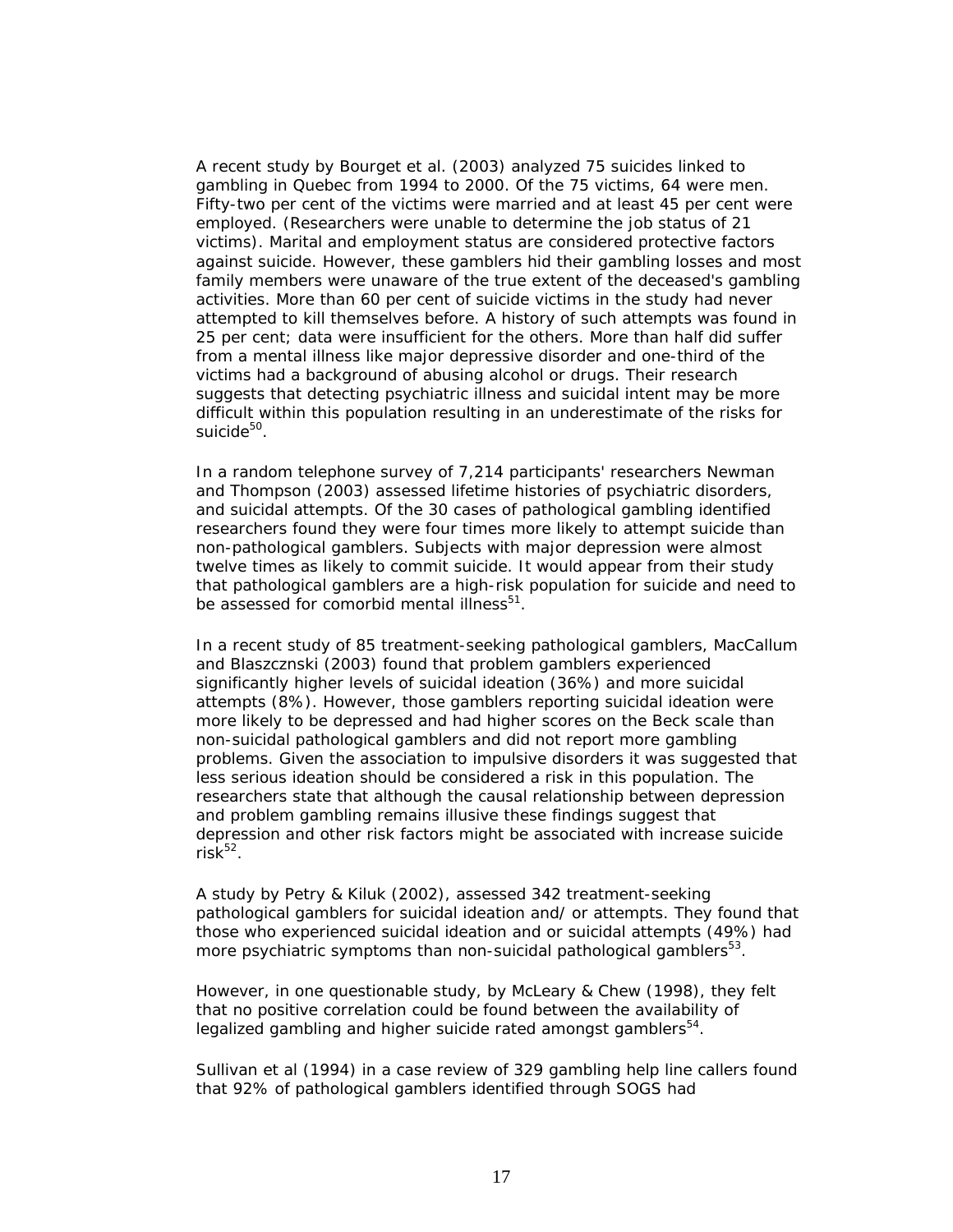contemplated suicide: 24% had planned suicide and 4% had made an attempt on their lives<sup>55</sup>.

46 A Report On Mental Illnesses In Canada. Health Canada, Ottawa Canada 2002.

47 Moreyra, Paula; Ibanez, Angela; Saiz-Ruiz, Jeronimo; Nissenson, Kore; Blanco, Carlos. Review of the phenomenology, etiology and treatment of pathological gambling. *German Journal of Psychiatry. Vol 3(2)* 2000, 37-52. German Journal of Psychiatry, Germany.

48 Roy, Alec; Custer, R; Lorenz, Valerie C; Linnoila, Markku. Depressed pathological gamblers. *Acta Psychiatrica Scandinavica. Vol 77(2)* Feb 1988, 163-165. Munksgaard Scientific Journals, US.

 $49$  Blaszczynsski, A., McConaghy, N. (1989a). Anxiety and/or depression in the pathogenesis of addictive gambling. *The International Journal of the Addictions, Vol 24,* April 1989, 337-350.

50 Bourget., D. *The Bulletin*, Canadian Psychiatric Association, Dec. 2003.

 $51$  Newman, S., & Thompson, A. A population-based study of the association between pathological gambling and attempted suicide. *Suicide & Life Threatening Behavior*, 2003; 33(1), 80-87.

<sup>52</sup> Blaszczynski, A., & Maccallum, F. Pathological gambling and suicidality: An analysis of severity and lethality. *Suicide and Life-Threatening Behaviour*, 2003; 33(1), 88.

<sup>53</sup> Petry, N.M., & Kiluk, B.D. Suicidal ideation and suicide attempts in treatment-seeking pathological gamblers. *Journal of Nervous and Mental Disorders*. 2002; Jul:190(7): 462-9.

<sup>54</sup> McCleary, R. Chew, K. (1998). Suicide and gambling: An analysis of suicide rates in U.S. counties and metropolitan areas. Irvine, CA: University of California, Irvine.

<sup>55</sup> Sullivan, S. Abbott, M., McAvoy B. & Arroll, B. (1994) Pathological gamblers: will they use a new telephone hotline? N.Z. Medical Journal 1994; 107:313-5.

## **Bipolar Disorder & Problem Gambling**

Recent changes in the diagnostic criterion for pathological gambling in the DSM IV exclude manic episodes if these could better explain the gambling behaviour <sup>56</sup>. This change presents a challenge for determining the comorbidity rates of major affective disorders, which include bipolar disorders. Pathological gambling is now classified by the DSM IV as an impulse control disorder (ICD). According to the Wager, researchers have hypothesized that ICD's may be closely related to bipolar disorder. Both share many similarities in comorbidity, phenomenology, course, family history, and biology and treatment response. The prevalence of bipolar disorder amongst pathological gamblers has been noted in the early literature on problem gambling.

In a review of the literature a lifetime history of mood disorders was found in 84% of 99 pathological gamblers in three studies. Impulse Control Disorders and bipolar disorders also share similar comorbidity patterns with other psychiatric disorders such as substance abuse  $57$ .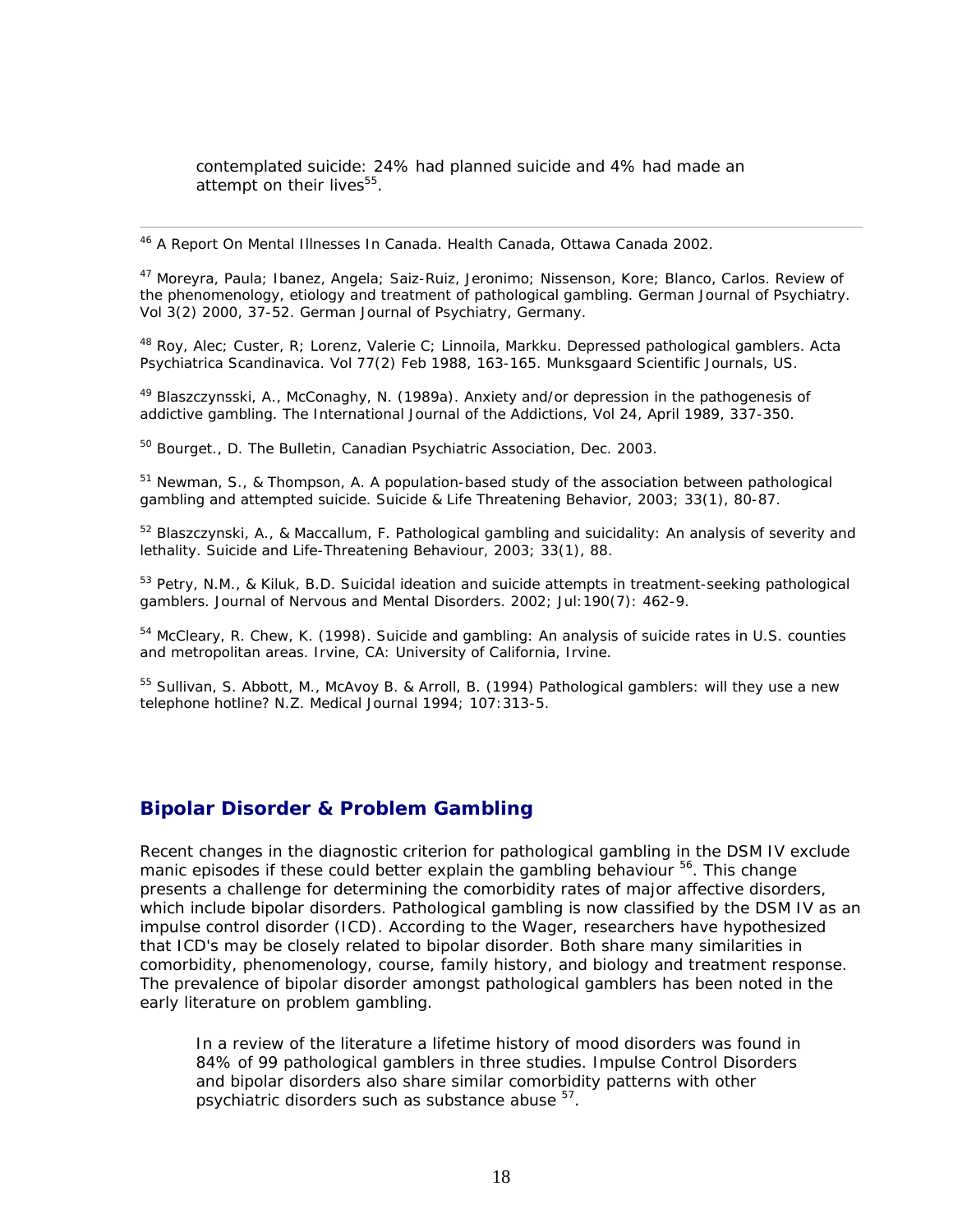McCormick (1984) also found significantly higher levels of bipolar disorders (types I and II and cyclothymia) in pathological gamblers. Gamblers also self-report using gambling to alleviate their depression or manic episodes <sup>58</sup>.

Researchers Linden et al. (1986) have also found a substantial increase in the rates of bipolar disorder in first-degree relatives of pathological gamblers i.e. 24% vs. 1% in the general population  $59$ . Winokur (1969) noted higher prevalence rates of pathological gambling in the families of bipolar patients .

McElroy et al. (1992) review of the literature hypothesized a link between pathological gambling, impulse control disorders and affective disorders. Their conclusion, based on an exhaustive review of the literature, is that impulse control disorders appear to be related to one another and may represent a form of "affective spectrum disorders"  $61$ .

<sup>57</sup> The Wager, Are Impulse Control Disorders Related to Bipolar Disorder? July 30, 1996.

<sup>58</sup> McCormick, R., Russo, A. M., Ramirez, L., & Taber, J. I. (1984). Affective disorders among pathological gamblers seeking treatment. American Journal of Psychiatry, 141, 215-218.

<sup>59</sup> Linden, Robert D; Pope, Harrison G; Jonas, Jeffrey M. Pathological gambling and major affective disorder: Preliminary Findings. Journal of Clinical Psychiatry. Vol 47(4) Apr 1986, 201-203. Physicians Postgraduate Press, US.

<sup>60</sup> Winokur G., Clayton P.J., & Reich T. Manic Depressive Illness. St. Louis, CV Mosby, 1969.

<sup>61</sup> McElroy, S. L., Hudson, J. I., Pope, H. G., Jr., Keck, P. E., Aizley, H. G. The DSM-III-R Impulse Control Disorders Not Elsewhere Classified: Clinical characteristics and relationships to other psychiatric disorders. *American Journal of Psychiatry,* 1992. 149, 318-327.

<sup>&</sup>lt;sup>56</sup> American Psychiatric Association. Diagnostic and statistical manual of mental disorders. 1994 (4th ed.). Washington, DC: Author.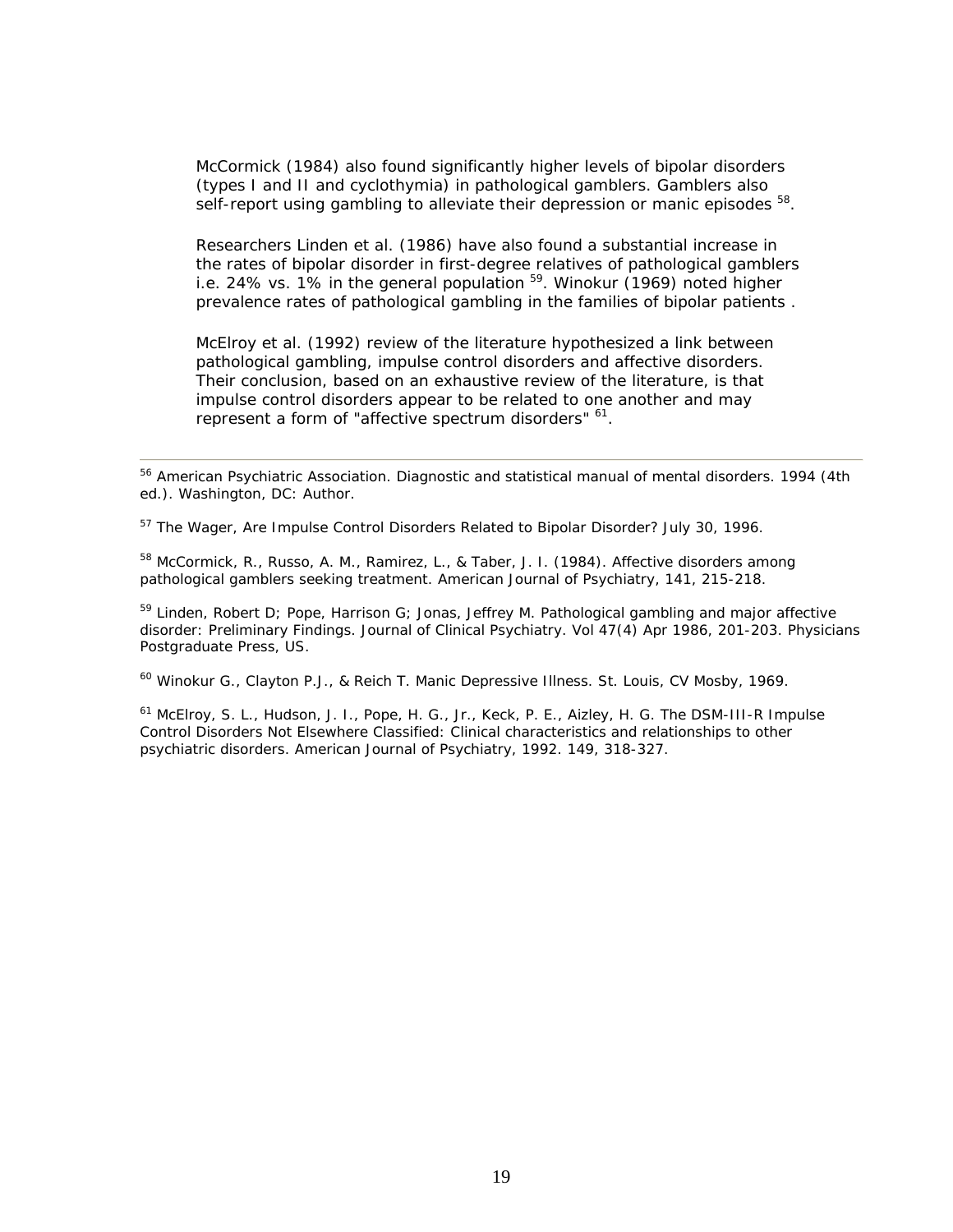## **Mood Disorders and Problem Gambling Bibliography**

American Psychiatric Association. (1994). Diagnostic and Statistical Manual of Mental Disorders. (4th ed.). Washington, DC: Author.

Beaudoin, C.M., Cox, B.J. (1999). Characteristics of problem gambling in a Canadian context: a preliminary study using a DSM-IV- based questionnaire. Canadian Journal of Psychiatry. 1999; Jun; 44(5): 483-7.

Becona, E., Del Carmen Lorenzo, M. Fuentes, M. J. (1996). Pathological gambling and depression. Psychological Reports, 1996; 78, 635-640.

Black, D.W., Moyer, T. (1998). Clinical features and comorbidity of subjects with pathological gambling behaviour. Psychiatric Services. 1998 Nov; 49(11): 1434-9.

Black, D.W., Moyer, T., & Schlosser, S. (2003). Quality of Life and Family History in Pathological Gambling. Journal of Nervous & Mental Diseases. 2003; 191(2), 124-126.

Bland, R.C., Newman, S.C. Orn, H., & Stebelsky, G. (1993). Epidemiology of pathological gambling in Edmonton. Canadian Journal of Psychiatry. 1993; 38:108-112.

Blaszczynski, A., Farrell, E. (1998). A Case Series of 44 Completed Gambling Related Suicides. Journal of Gambling Studies. 1998; Summer, 14(2): 93-109.

Blaszczynski, A., & McConaghy, N. (1988). SCL-assessed psychopathology in pathological gamblers. Psychological Reports, 1988; 62, 547-552.

Blaszczynski, A., & McConaghy, N. (1989). Anxiety and/or depression in the pathogenesis of addictive gambling. The International Journal of the Addictions, Vol 24, April 1989; 337- 350.

Blaszczynski, Alex. (1999). Pathological Gambling: An impulse, addictive or obsessivecompulsive disorder? Anuario de Psucologia. Dec 1999; Vol 30(4), 93 - 109.

Blaszczynski, Alex. (1999). Pathological gambling and obsessive-compulsive spectrum disorders. Psychological Reports. Feb 1999; Vol 84(1) 107-113. Psychological Reports US.

Blaszczynski, A., & Maccallum, F. (2003). Pathological gambling and suicidality: An analysis of severity and lethality. Suicide and Life-Threatening Behaviour, 2003; 33(1), 88.

Blaszczynski, Alex; McConaghy, Neil; Frankova, Anna. (1990). Boredom proneness in pathological gambling. Psychological Reports. Aug 1990; Vol 67(1) 35-42. Psychological Reports, US.

Blaszczynski, Alex; Nower, L. (1997). A pathway model of problem and pathological gambling. Addiction. May 2002; 97(5): 487-99.

Canadian Community Health Survey: Mental health and well-being. Statistics Canada: 2002.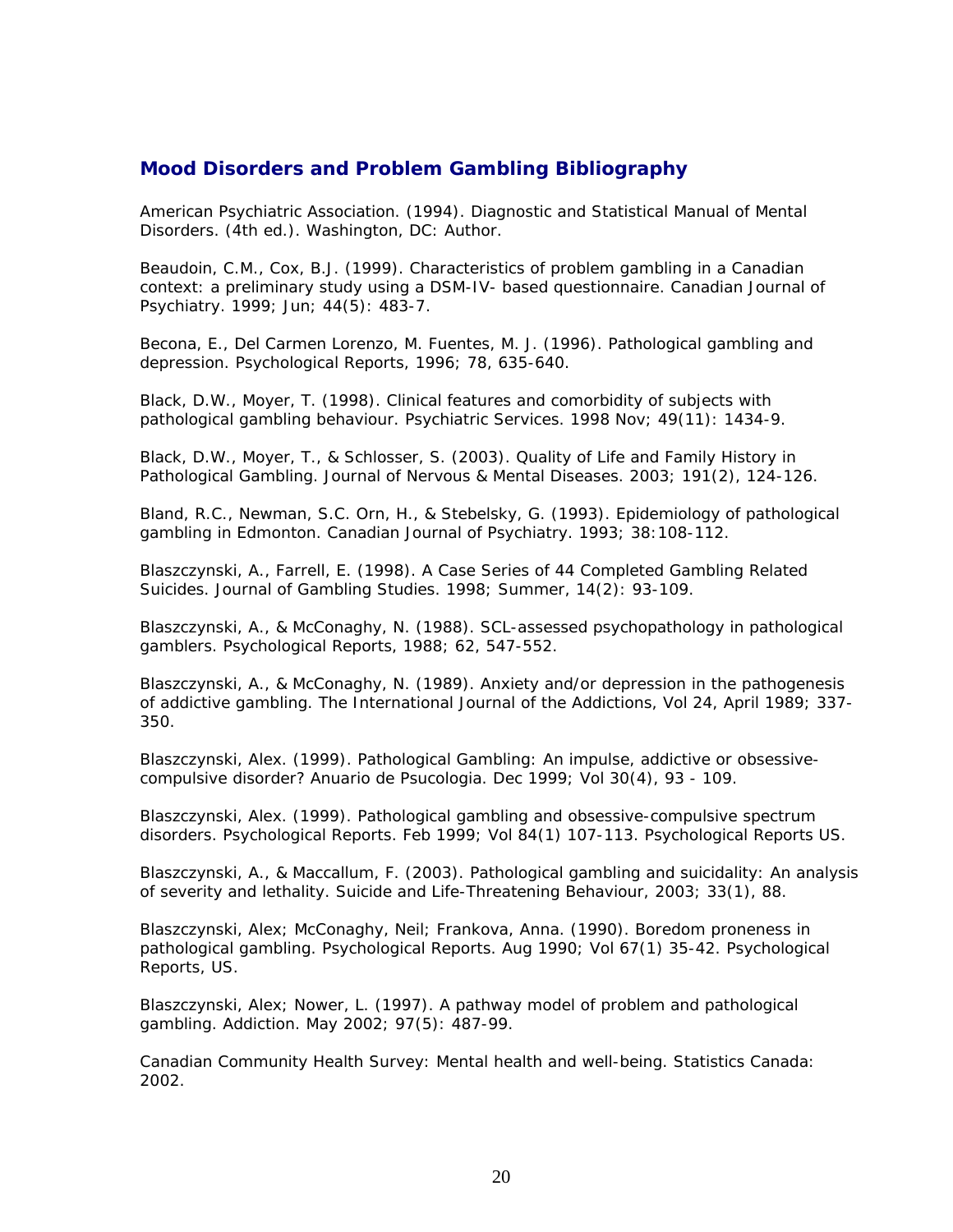Clayton, P.J.: (1981). The epidemiology of bipolar affective disorder. Comparative Psychiatry, 1981; 22:31-43.

Coman, Greg J; Burrows, Graham D; Evans, Barry J. (1997). Stress and anxiety as factors in the onset of problem gambling: Implications for treatment. Stress Medicine. Vol 13(4) Oct 1997; 235-244. John Wiley & Sons, US.

Corless, T., Dickerson, M., (1989). Gamblers' self-perception of the determinants of impaired control. British Journal of Addiction. 1989 Dec; 84(12): 1527-37.

Crockford, D.N., el-Guebaly, N. (1998). Psychiatric comorbidity in pathological gambling: A critical review. Canadian Journal of Psychiatry. 1998 Feb; 43(1): 43-50.

Cunningham-Williams R.M., Cottler L.B., Spitznagel E.L., Ben-Abdalla, A. (2000). Problem Gambling and comorbid psychiatric and substance use disorders among drug users recruited from drug treatment and community settings. Journal of Gambling Studies. Winter 2000; Vol 16(4): 347-76.

Frost, Randy O; Meagher, Beth M; Riskind, John H. (2001). Obsessive-compulsive features in pathological lottery and scratch-ticket gamblers. Journal of Gambling Studies. Vol 17(1) Spr 2001; 5-19. Kluwer Academic, US.

Getty, H. A., Watson, J. Frisch, G. R. (2000). A comparison of depression and styles of coping in male and female GA members and controls. Journal of Gambling Studies, 2000; 16, 377-391.

Glen, A. M. (1979). Personality research on pathological gamblers. Paper presented to the 87th. Annual Convention of the American Psychological Association, 1979; September 1-5. New York, New York.

Griffiths, M. (1995). Adolescent Gambling. London: Routledge.

Harris, J. L. (1988). A model for treating gamblers through cognitive behavioral approaches. Psychotherapy Patient, 1998; 4, 221-226.

Hollander, E. DeCaria, C.M., & Mari, E. (1998). Short-term single-blid fluvoximine treatment of pathological gambling. American Journal of Psychiatry, 1998; 149, 710-711.

Howard, Robert, S. (1985). The relationship of mood and anxiety level to the urge to gamble among compulsive gamblers. Dissertation Abstracts International. Vol 46(4-B), Oct 1985; 1369-1370, US: Univ. Microfilms International.

Howard, S. R. (1985). The relationship of mood and anxiety level to urge to gamble among compulsive gamblers. Dissertation Abstracts International, 1985; 46-B, 136.

Ibanez, A., Blanco, C., Donahue, E., Lesieur, H.R., Perez de Castro, I., Fernandez-Piqueras, J. Saiz-Ruiz, J. (2001). Psychiatric comorbidity in pathological gamblers seeking treatment. American Journal of Psychiatry. 2001 Oct; 158(10): 1733-5.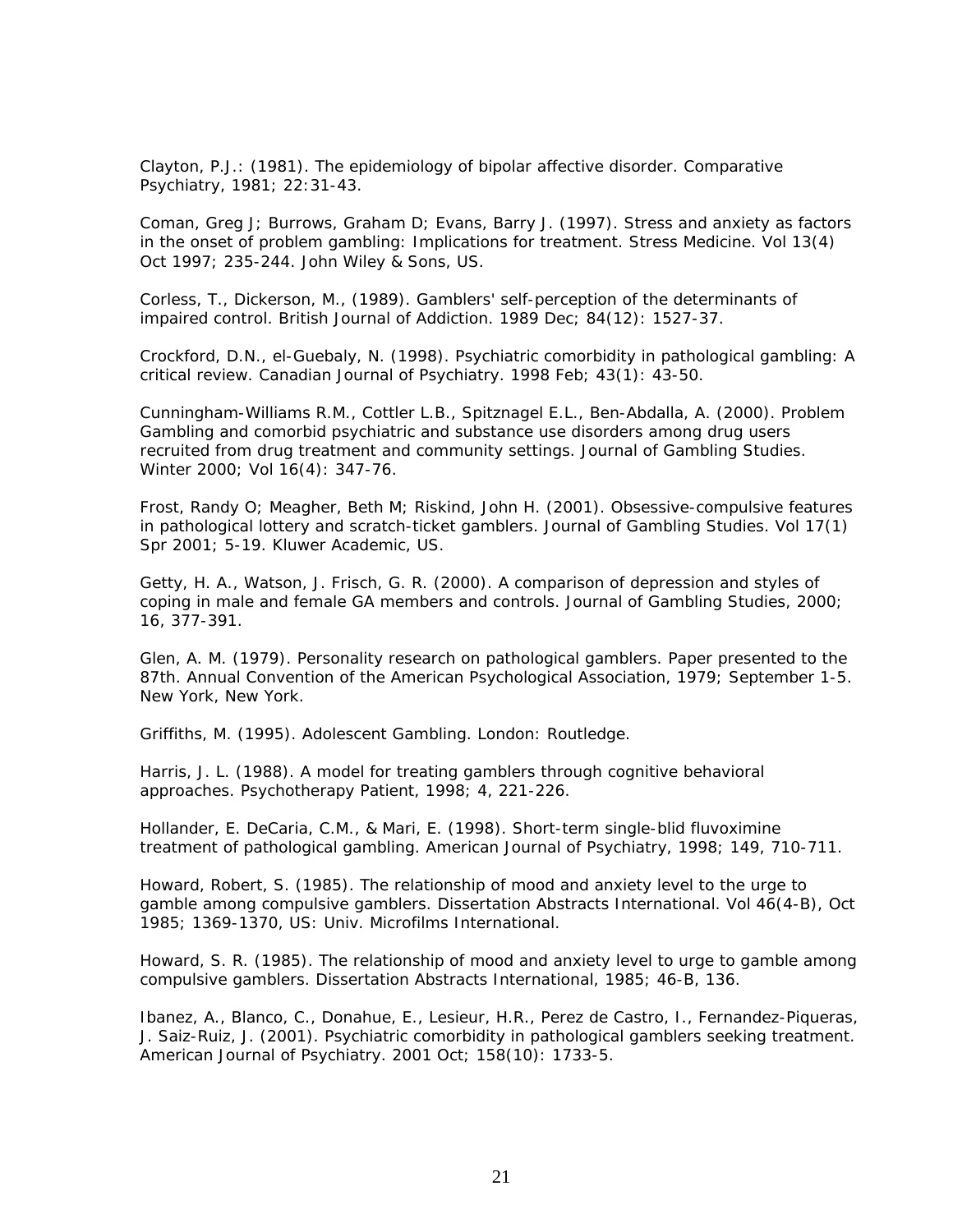Kim, Suck Won; Grant, Jon E. (2001). Personality dimensions in pathological gambling disorder and obsessive-compulsive disorder. Psychiatry Research. Vol 104(3) Nov 2001; 205-212. Elsevier Scientific, US.

Ladouceur, Robert; Arsenault, Caroline; Dube, Dominique; Freeston, Mark H; Jacques, Christian. (1997). Psychological characteristics of volunteers in studies on gambling. Journal of Gambling Studies. Spr. 1997; Vol 13(1), 69-84. Kluwer Academic, US.

Ladouceur, Robert; Blume, S.B. (1990). Characteristics of pathological gamblers identified among patients on a psychiatric admission services. Hospital Community Psychiatry. 1990 Sep; 41(9): 1009-12.

Ladouceur, Robert; Mayrand, Marie. (1987). Depressive behaviours and gambling. Psychological Reports US. Vol 60(3, Pt 1) Jun 1987, 1019-1022.

Lesieur, H.R. & Blume. S.B. (1990). Characteristics of pathological gamblers identified among patients on a psychiatric admission service. Hospital & Community Psychiatry. 1990; 41: 10009-12.

Linden, Robert D; Pope, Harrison G; Jonas, Jeffrey M. (1986). Pathological gambling and major affective disorder: Preliminary Findings. Journal of Clinical Psychiatry. Vol 47(4) Apr 1986; 201-203. Physicians Postgraduate Press, US.

Lyons, J. C. (1985). Differences in sensation seeking and in depression level between male social gamblers and male compulsive gamblers. Dissertation Abstracts International, 1985; 46-B, 674.

Maccallum, Fiona, Blaszczynski, Alex. (2003). Pathological Gambling and Suicidality. An analysis of severity and lethality. Suicide & Life - Threatening Behavior. Vol 33(1) Spr. 2003; 88-98. Guilford Publications, US.

Marshall, K. Gambling: An Update. The Daily. Statistics Canada; April 2003.

Marshall, K., Wynne, H. (2003). Fighting the Odds. Perspectives on Labour & Income. Vol 4, no 12. Statistics Canada December 2003.

McCleary, R. Chew, K. (1998). Suicide and gambling: An analysis of suicide rates in U.S. counties and metropolitan areas. Irvine, CA: University of California, Irvine.

McCormick, Richard A. (1993). Disinhibition and negative affectivity in substance abusers with and without a gambling problem. Addictive Behaviours. 1993; 18, 331-336.

McCormick, Richard A. (1984). Compulsive gambling and the 'survivor syndrome': Dr. McCormick replies. American Journal of Psychiatry. Aug. 1984; Vol 141(8), 1012. American Psychiatric Assn, US.

McCormick, R. A. (1994). The importance of coping skill enhancement in the treatment of the pathological gambler. Journal of Gambling Studies, 1994; 10, 77-86.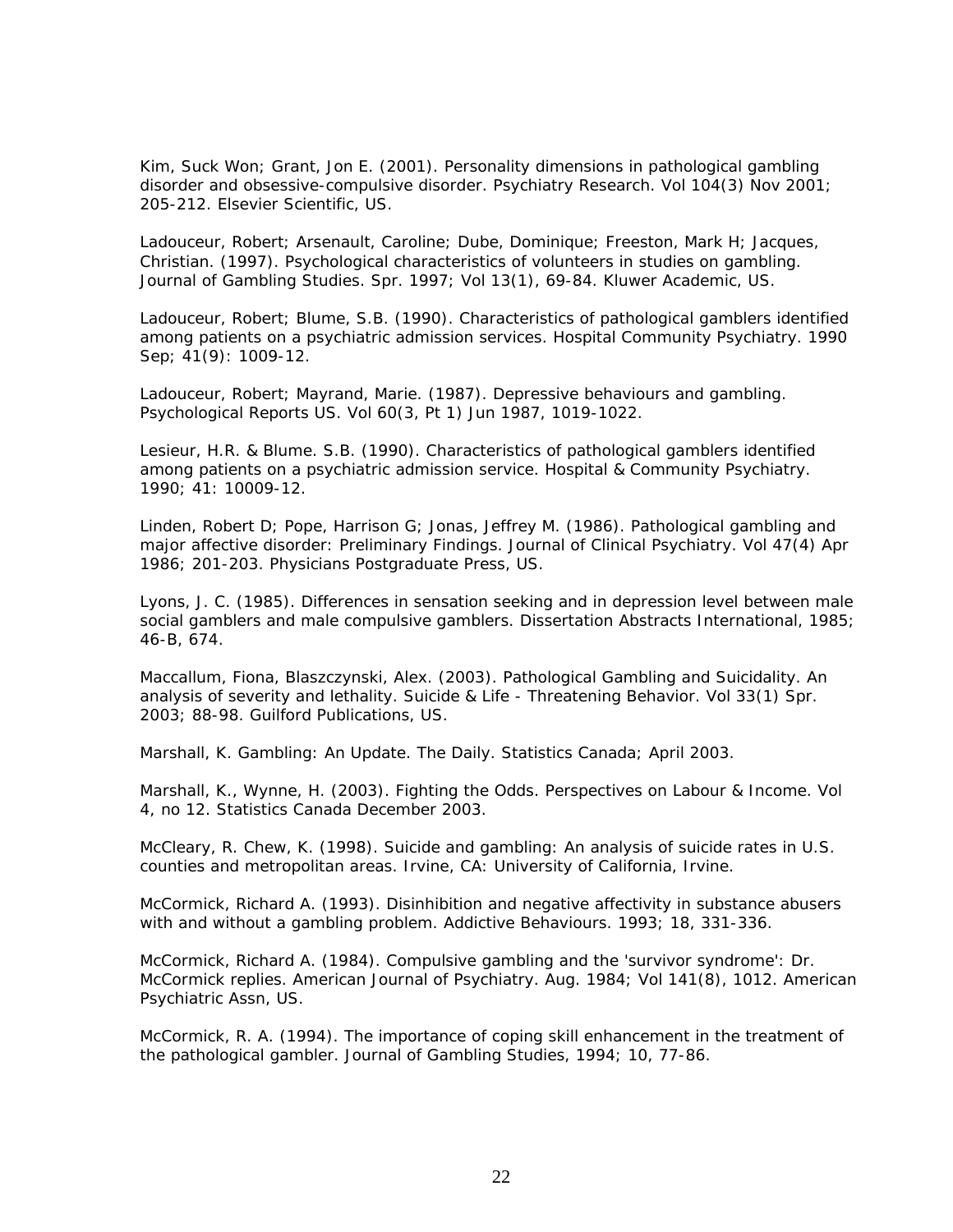McCormick, Richard A; Taber Julian I. (1988). Attributional style in pathological gamblers in treatment. Journal of Abnormal Psychology. Aug 1988; Vol 97(3); 368 -370. American Psychological Assn, US.

McCormick, R., Russo, A. M., Ramirez, L., & Taber, J. I. (1984). Affective disorders among pathological gamblers seeking treatment. American Journal of Psychiatry, 1984; 141, 215- 218.

McElroy, S. L., Hudson, J. I., Pope, H. G., Jr., Keck, P. E., Aizley, H. G. (1992). The DSM-III-R Impulse Control Disorders Not Elsewhere Classified: Clinical characteristics and relationships to other psychiatric disorders. American Journal of Psychiatry, 1992; 149, 318-327.

Melartin, T.K., Rytsala, H.J., Leskela, U.S., Lestela-Mielonen, P.S., Sokero, T.P. Isometsa, E.T. (2002). Current comorbidity of psychiatric disorders among DSM-IV major depressive disorder patients in psychiatric care in Vantaa Depression Study. Journal of Clinical Psychiatry. Feb. 2002; 63(2); 126-34.

Moreyra, Paula; Ibanez, Angela; Saiz-Ruiz, Jeronimo; Nissenson, Kore; Blanco, Carlos. (2000). Review of the phenomenology, etiology and treatment of pathological gambling. German Journal of Psychiatry. 2000; Vol 3(2) 37-52.

Moreno Oliver, Isabel; Saiz Ruiz, J; Lopez-Ibor Alino, J. J; Sanchez Nievas, G. (1995). Pathological Gambling: A mood Disorder? [Spainish] Anales de Psiquiatria. Vol 11(2) Feb 1995; 61-67. Aran Ediciones SA, Spain.

Moreno, I; Saiz-Ruiz, J; Lopez, J. J. (1991). Serotonin and Gambling dependence. Human Psychopharmacology. Vol 6(Suppl) Oct 1991; 9-12. John Wiley & Sons, US.

Moravec, J.D., & Munley, P.H. (1983). Psychological test findings on pathological gamblers in treatment. International Journal of the Addictions. 1983; 18, 1003-1009.

Moskowitz, J.A. (1980). Lithium & lady luck: use of lithium carbonate in compulsive gambling. NY. State Journal of Medicine. 1980; 80:785-788.

Murtha, Francis F. (2001) Gambling behavior, depression, and cognitive errors in undergraduate fraternities. Dissertation Abstracts International: Section B: the Science & Engineering. Vol 61(12-B), 2001, 6715, US: Univ. Microfilms International. State U New York At Buffalo, US.

Niederland, W.G., (1967). A contribution to the psychology of gambling. Psychoanalytical Forum. 1967; 2:175-185.

Niederland, W.G. (1968). Clinical observations on the survivor syndrome. International Journal Psychoanalysis. 1968; 49:313-315.

Newman, S., & Thompson, A. (2003). A population-based study of the association between pathological gambling and attempted suicide. Suicide & Life Threatening Behavior, 2003; 33(1), 80-87.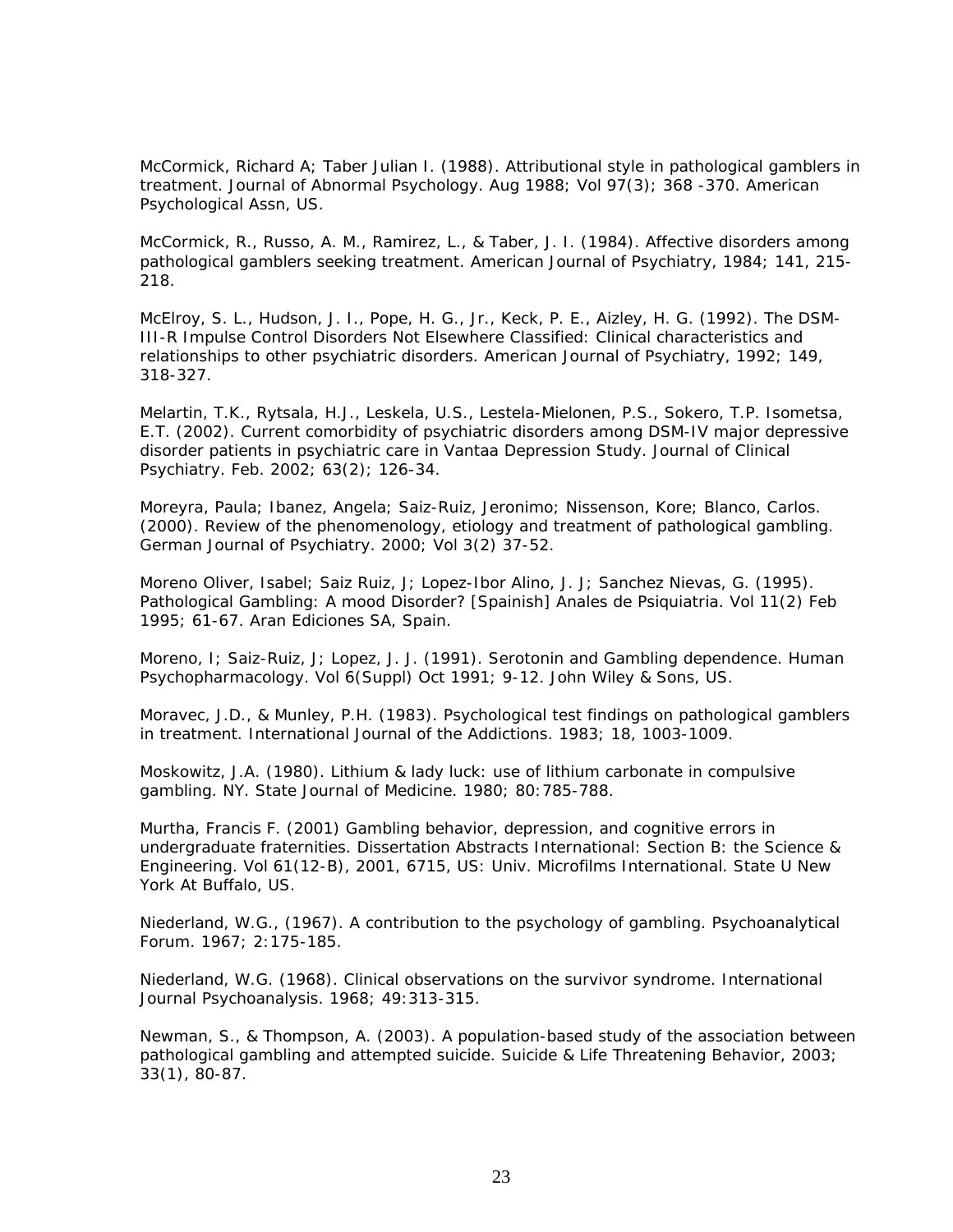O'Dwyer, Anne-Marie; Sheppard, Noel P. (1993). Major depressive illness with secondary pathological gambling: Case report and literature review. Irish Journal of Psychological Medicine. Vol 10(1) Feb 1993; 36-37. MedMedia Ltd, United Kingdom.

McPeake, J.D. (2001). Anti-addiction Medicine and the Future of Addiction Treatment: A Discussion. The Wager. Jan. 17th 2001.

Petry, N.M., & Kiluk, B.D. (2002). Suicidal ideation and suicide attempts in treatmentseeking pathological gamblers. Journal of Nervous and Mental Disorders. Jul:190(7): 462- 9, 2002.

Pfohl, B. (1999). "Axis I and axis II: comorbidity or confusion?" In: Cloninger, C. R. (Ed.), Personality and Psychopathology 1999; (pp. 83-98). Washington, DC: American Psychiatric Press.

Ramirez, L. F., McCormick, R. A., Lowry, M. T. (1988). Plasma cortisol and depression in pathological gamblers. British Journal of Psychiatry, 153; 684-686, 1988.

Ramirez, L. F., McCormick, R. A., Russo, R.A. & Taber, J.I. (1983). Patterns of substance abuse in pathological gamblers undergoing treatment. Addictive Behaviour 1983; 8:425-8.

A Report On Mental Illnesses In Canada. Health Canada, Ottawa Canada 2002.

Roy, Alec; Custer, R; Lorenz, Valerie C; Linnoila, Markku.(1988). Depressed pathological gamblers. Acta Psychiatrica Scandinavica. Vol 77(2) Feb 1988; 163-165. Munksgaard Scientific Journals, US.

Raghunathan, Rajagopal; Pham, Michel Tuan. (1999). All negative moods are not equal: Motivational influences of anxiety and sadness on decision-making. Organizational Behavior & Human Decision Processes. Jul 1999; Vol 79(1) 56-77. Academic Press, US.

Skokauskas, K., Satkeviciute, R., Burba, B. (2003). Psychiatric comorbidity in pathological gambling. Medicina (Kaunas). 2003; 39(9): 838-44.

Specker, S. M., Carlson, G. A., Edmonson, K. M., Johnson, P. E., Marcotte, M. (1996). Psychopathology in pathological gamblers seeking treatment. Journal of Gambling Studies, 1996; 12, 67-81.

Stewart, S.H., McWillims, L.A., Balckburn, J.R., & Klien, R.M., (2002). A laboratory-based investigation of the relation amongst video lottery terminal (VLT) play, negative mood and alcohol. Addictive Behaviours, 2002; 27, 819-835.

Sullivan, S. Abbott, M., McAvoy B. & Arroll, B. (1994). Pathological gamblers: will they use a new telephone hotline? N.Z. Medical Journal 1994; 107:313-5.

Taber, J. I., & Boson, M. D. (Undated). Developmental vulnerability and dysphoria in the etiology of addictive behavior. Reno, NV: Veterans Administration Hospital.